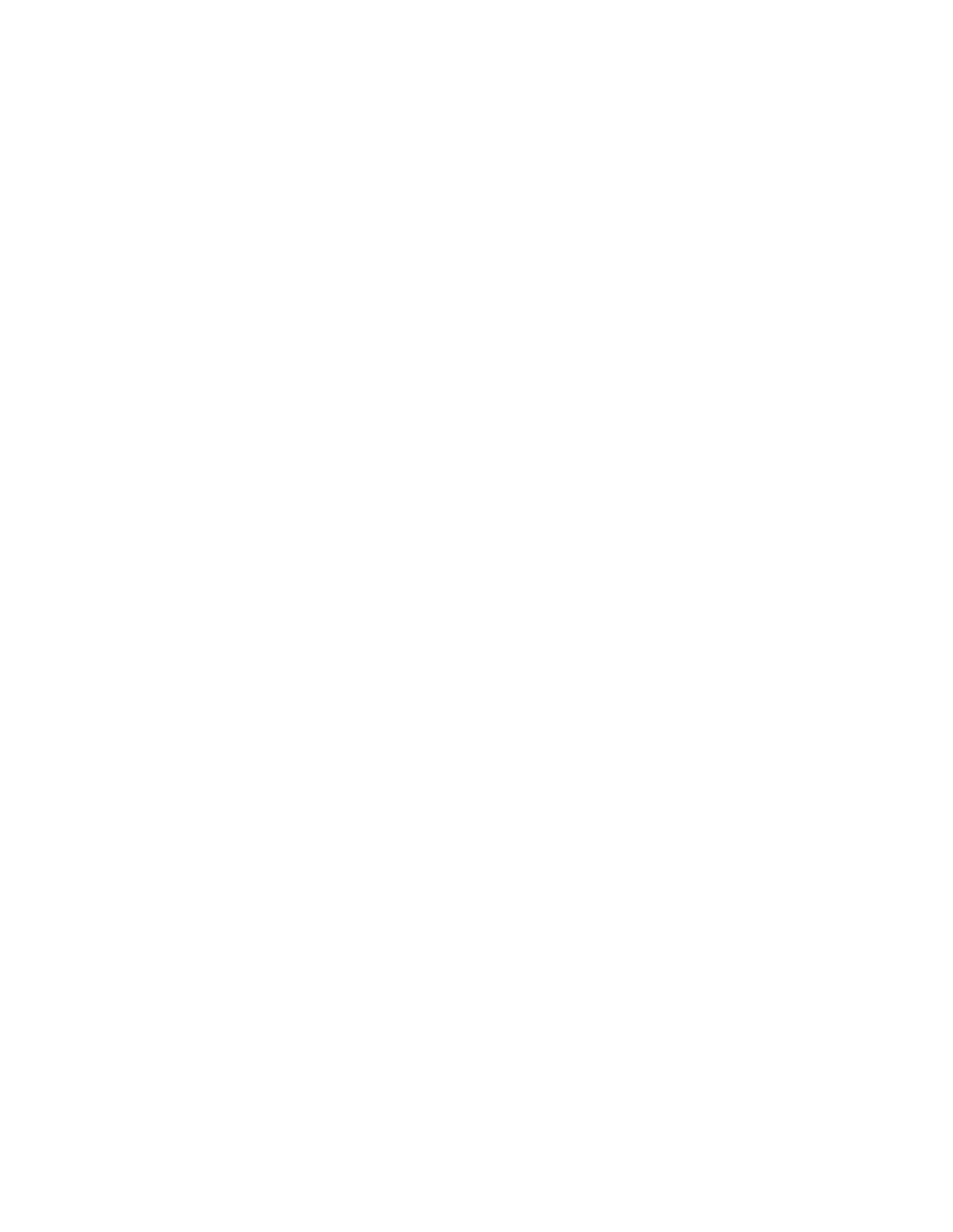# **Table of Contents**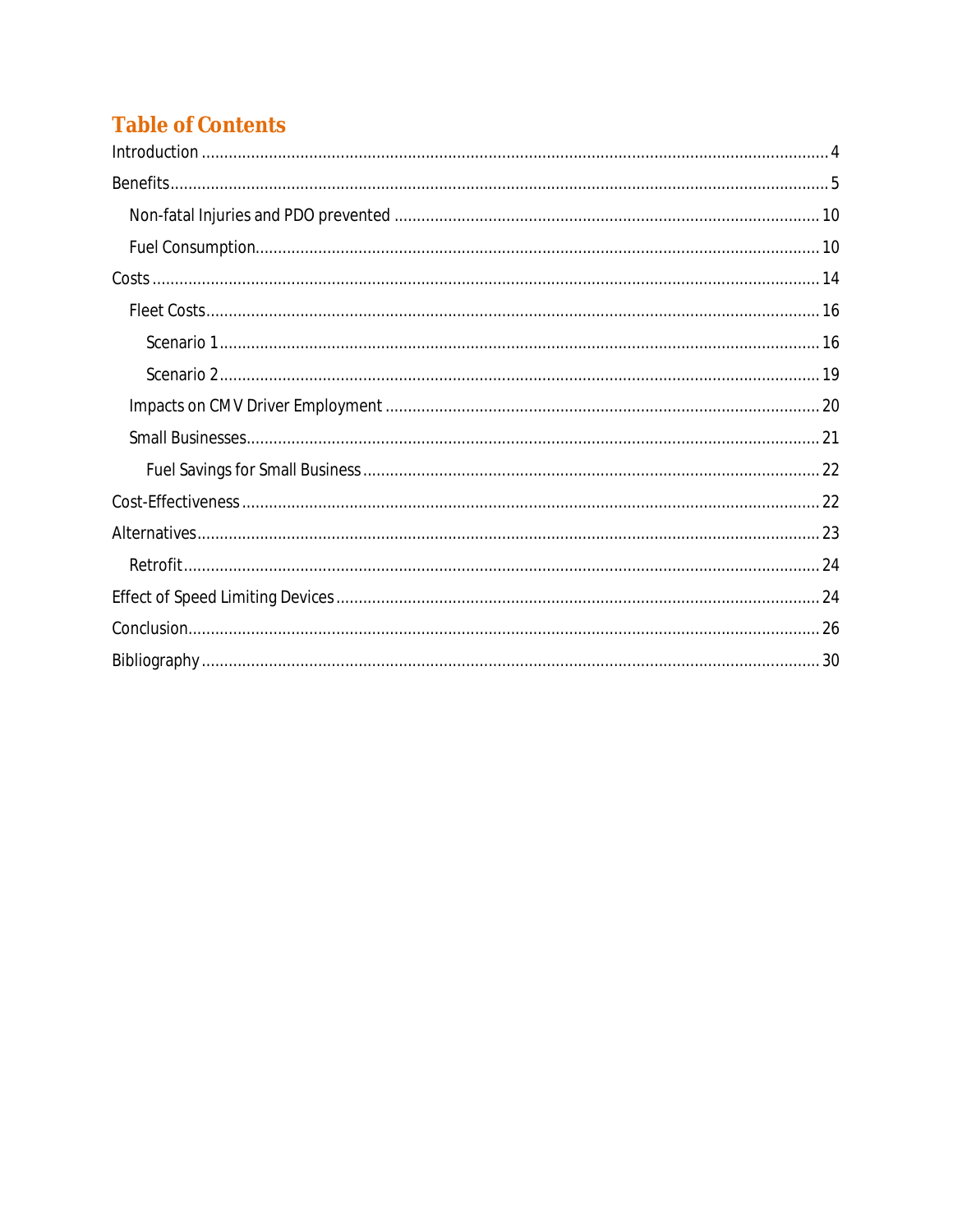# **List of Tables**

| Table 2: Fatal Crashes involving heavy vehicles by travel speed, 2015 FARS database 7                     |
|-----------------------------------------------------------------------------------------------------------|
| Table 3: Occupants involved in Fatal Combination and Single-unit Truck Crashes, FARS 2004-2013  8         |
| Table 4: Risk of Fatal Combination Truck crashes by speed limit, FARS/GES Vehicle Ratio 2004-2013,        |
|                                                                                                           |
|                                                                                                           |
| Table 7: Combination truck crash rate by posted speed limit, Interstate, 2004-2013 GES, 10 years 12       |
| Table 8: Estimated fuel savings using a 65 mph speed limiting device on combination trucks, in millions   |
| Table 9: Summary of annual Societal fuel savings with 65 mph speed limiter (in millions of gallons and    |
|                                                                                                           |
| Table 12: Overall cost for combination trucks (millions in 2013 dollars) for Scenario 1 with 65 mph speed |
| Table 13: Overall cost for combination trucks (millions in 2013 dollars) for Scenario 2 with 65 mph speed |
| Table 14: Societal and Inventory Costs associated with the delay in delivery time with 65 mph speed       |
| Table 15: Loss of owner-operator labor income with 65 mph speed limiters (in \$ millions in 2013) 21      |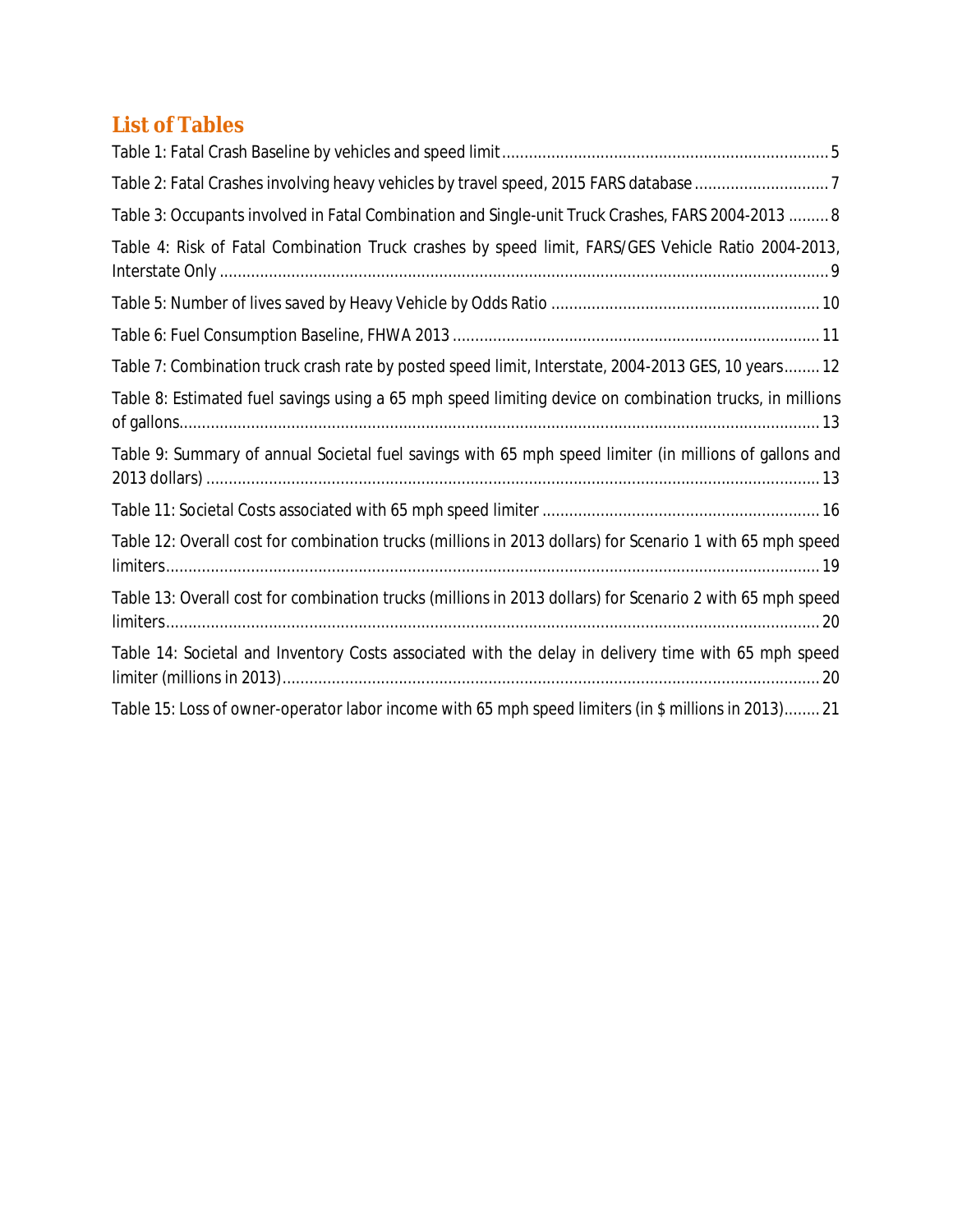### **Introduction**

 $\overline{a}$ 

In September 2016, the National Highway Traffic Safety Administration (NHTSA) and the Federal Motor Carrier Safety Administration (FMCSA) released a joint notice of proposed rulemaking (NPRM) in order to mandate speed limiting devices for all heavy vehicles with a gross vehicle weight rating (GVWR) over 26,000 pounds. Utilizing their differing authorities, NHTSA is proposing that all newly manufactured commercial motor vehicles (CMVs) over 26,000 pounds to be equipped with either a 60, 65, or 68-mph speed limiter, while FMCSA is requiring that all motor carriers who operate such vehicles in interstate commerce be required to maintain the speed limiting devices for the service life of the vehicle. Since the NPRM is classified as a significant regulator action, as it is projected to cost in excess of \$100 million, the agencies are required to conduct a preliminary regulatory impact analysis (PRIA).

In their commencement of the PRIA, the agencies determined that speed limiting devices are likely to have three main safety effects, which are: (1) a reduction in the severity of crashes by reducing the travel speed of heavy vehicles and thereby reducing the kinetic energy; (2) a prevention of some crashes by slowing heavy vehicles; and (3) a causation of crashes because of speed differential. The analysis focused only on the first effect however as the agencies *believed* that it was the primary impact of speed limiters and because they were unable to construct reliable estimates of the other two impacts. It should be noted that this has never limited the agencies in the past as FMCSA has previously attributed crash risk to form and manner violations, and yet the Agency is seemingly unable to estimate the increase in the number of crashes that will occur due to the escalation in interactions between vehicles traveling at different speeds. In regards to the two unquantified impacts nonetheless, the agencies stated, "We *believe* that the second, positive effect on safety is likely to be greater than the third, negative effect on safety. $^{1}$ "

For the analysis, the agencies only examined cases in which the speed of the heavy vehicle likely affected the severity of the crash (meaning crashes in which the heavy vehicle was the striking vehicle with the principal impact of the heavy vehicle at the front or front side, as well as single vehicle crashes) and crashes in which the heavy vehicle was likely traveling at a high rate of speed (e.g., rural and urban interstates, freeways and expressways, and principal arterials).<sup>2</sup> Rather therefore than only examining cases in which a heavy vehicle was speeding, the agencies focused on collisions which occurred in certain speed limits, namely 55, 60, 65, 70, and 75+ mph. The agencies then pulled data between 2004 and 2013 from the National Automotive Sampling System General Estimates System (NASS GES) and Fatality Analysis Reporting System (FARS) in order to accumulate a sample of 11,056 heavy vehicles (9,918 combination trucks, 904 single-unit trucks, and 234 buses) involved in fatal crashes.

<sup>&</sup>lt;sup>1</sup> Preliminary Regulatory Impact Analysis and Initial Regulatory Flexibility Analysis, NHTSA, pg. 8

<sup>&</sup>lt;sup>2</sup> For the target population: Collision includes only Front to Rear and Front to Side (Same Direction), Speed Limit includes 55, 60, 65, 70, 75, 80; Traffic Way Flow excludes only Entrance/Exit Ramp; GVWR includes 26,000 lb. and Up; Principal Impact Point are 1, 2, 10, 11, 12, O-clock; Roadway Functional Class includes Interstate (Rural and Urban), Freeways or Expressways, Other Principal Arterial (Rural and Urban).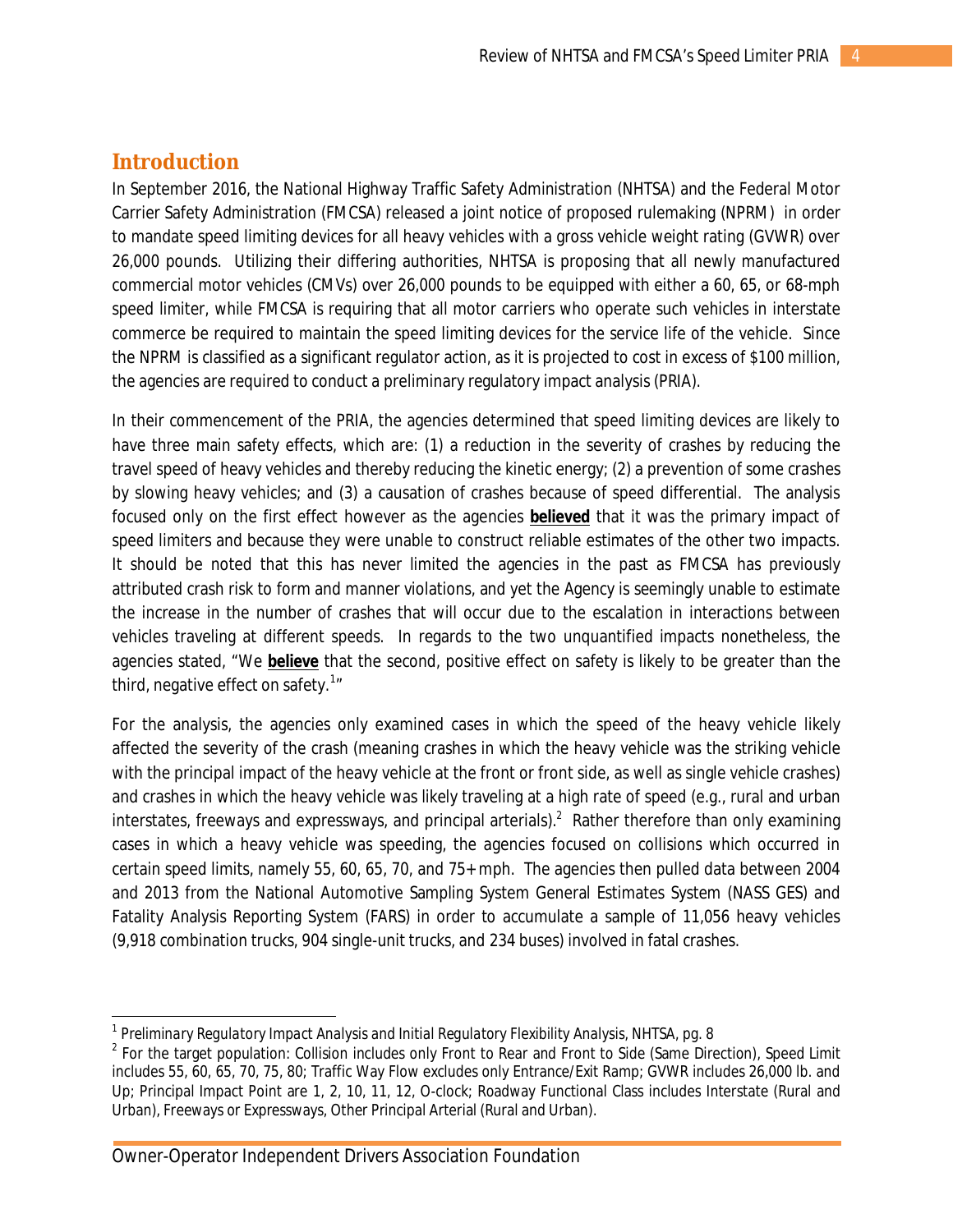| <b>Speed</b><br><b>Limit</b> | <b>Combination</b><br><b>Truck</b> | Single-Unit<br><b>Truck</b> | <b>Bus</b> | <b>Total</b> |
|------------------------------|------------------------------------|-----------------------------|------------|--------------|
| 55                           | 3,133                              | 471                         | 91         | 3,695        |
| 60                           | 768                                | 86                          | 17         | 871          |
| 65                           | 3,135                              | 229                         | 79         | 3,443        |
| 70                           | 2,212                              | 102                         | 37         | 2,351        |
| 75                           | 670                                | 16                          | 10         | 696          |
| <b>Total</b>                 | 9,918                              | 904                         | 234        | 11,056       |

#### **Table 1: Fatal Crash Baseline by vehicles and speed limit**

The agencies adjusted the target population by excluding the impacts of safety rules issued since 2009, namely the final rules adopting seat belt requirements for passenger seats in buses and the electronic stability control requirements for heavy vehicles. For the benefits estimate the agencies focused primarily on the risk of a fatality when a crash occurs, meaning that they assumed that the total *number* of crashes would not change regardless of a speed limiting device mandate.

In its analysis of the PRIA, the Owner-Operator Independent Drivers Association Foundation (OOFI), which is the research and educational arm of OOIDA, the largest non-profit national trade association representing the business interests of over 158,000 owner-operators and professional truck drivers, discovered a number of limitations with the agencies' research. The following paper not only summarizes the agencies' analysis but also enumerates the many flaws found throughout the PRIA.

# **Benefits**

 $\overline{a}$ 

To estimate the safety benefits associated with the proposed rule, the agencies used (1) travel speed data to develop a model to predict how the fatal crash rate<sup>3</sup> would be affected by changing the travel speed; (2) used the probability of a fatal crash to derive the percent reduction of the fatal crash *rate* that would occur by reducing the travel speed; (3) used the FARS data and the observed heavy vehicle travel speed data to estimate the number of fatal crashes at various travel speeds; and (4) applied the percent reduction in the fatal crash rate for each travel speed above the speed setting to the estimated number of fatal crashes at each of those travel speeds to calculate the number of lives saved. The benefits were then subsequently utilized to predict the number of minor and serious injuries. This methodology was repeated to estimate the benefits for each speed limiter setting of 60, 65, and 68-mph.

While considering the estimated safety benefits, it is first crucial to understand the significance of the overall travel speed data. According to the agencies, "The assignment of the travel speed at which a crash occurs is *critical* in considering the ultimate goal of this analysis, which is to establish the relationship between travel speed prior to the crash and the probability of the crash resulting in fatalities. The agencies considered three ways of determining the travel speed of the heavy vehicle prior to the crash: (1) the travel speed of the heavy vehicle as reported in the crash databases (both FARS and

<sup>&</sup>lt;sup>3</sup> Fatal crash rate is the ratio of the number of vehicles involved in fatal crashes to the total number of vehicles involved in police-reported crashes from FARS and GES. (Fatal crash rate = fatal crash  $\div$  (nonfatal crashes + fatal crashes))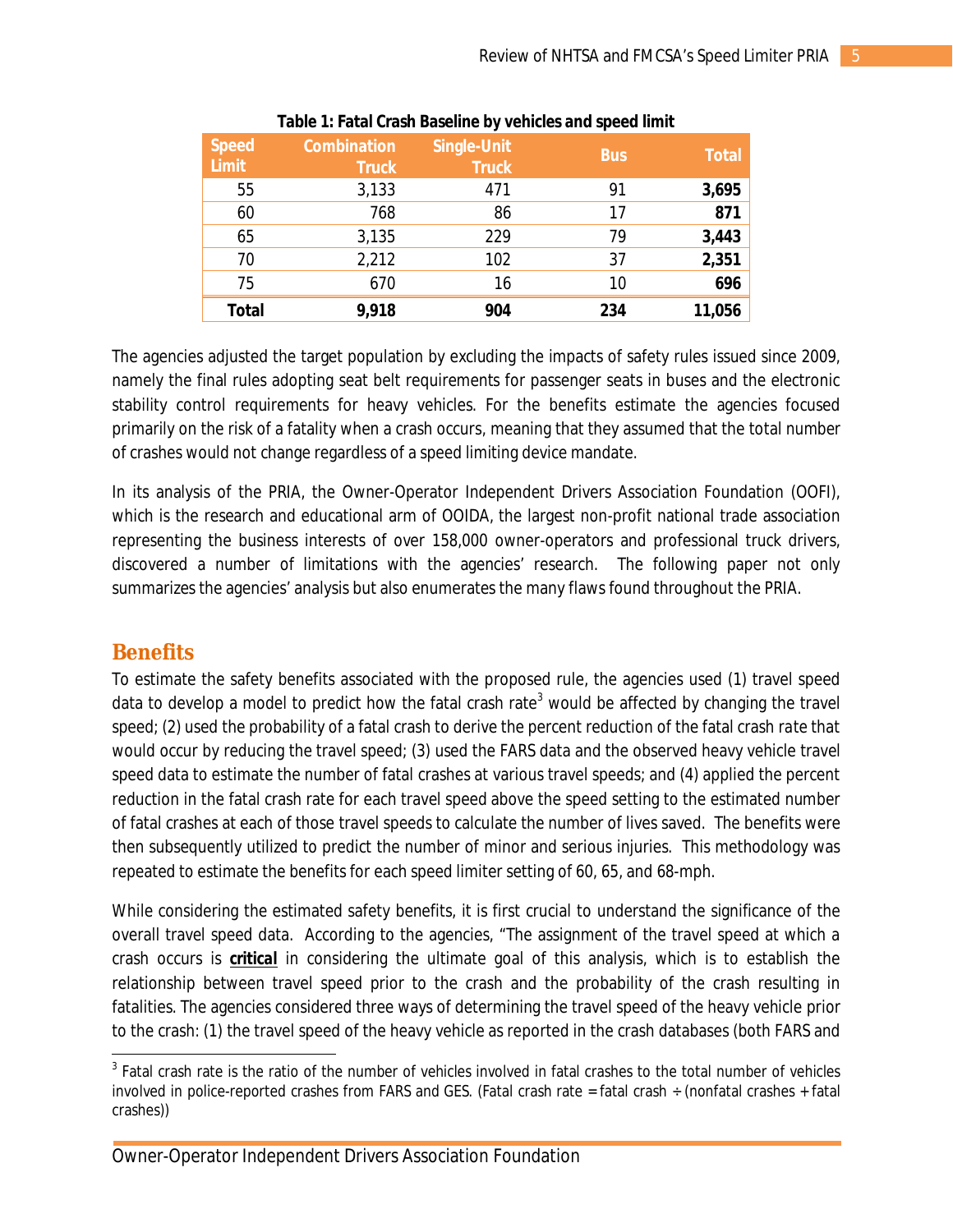GES); (2) the mean speed based upon observational research; or (3) the speed according to the distribution of the observed speeds for each speed zone (or posted speed). $4\pi$ 

The first method however was not utilized because a large number of the crashes (60%) in the FARS and GES databases reported the travel speed prior to the crash as "unknown or missing," and because those which were reported were usually reported as the speed limit of the road. "Considering that this analysis *heavily* depends on heavy vehicle travel speed…the agencies chose to assign the travel speed of each heavy vehicle according to the most likely travel speed using actual observed travel speeds on similar roadways. The agencies made this estimate in two ways (emphasis added). $^{\mathbf{5} \mathit{''}}$ 

Although the PRIA stated that "the agency's estimates have several limitations,  $^{6}$ " the first and foremost limitation was that "the agency does not have real world data on travel speeds at the time of a crash, which necessitates simulations, of crash travel speeds. The agency attempts this simulation using two separate approaches, both of which have *significant* limitations. In both cases, the agency relies on travel speed data from a *small non-representative* sample of roads (emphasis added).<sup>7</sup>" Without accurate travel speed data at the time of a crash, how can the agencies effectively predict the number of fatalities and injuries saved? For the safety benefits were formulated by estimating the effect that a speed reduction would have on the severity of crashes. Additionally, the agencies did not have information concerning which heavy vehicles in the crash baseline were equipped with speed limiters.

In order to estimate the heavy vehicle travel speed at the time of the crash, the agencies utilized data from two studies, *Empirical Analysis of Truck and Automobile Speeds on Rural Interstates: Impact of Posted Speed Limits* and *Cost-Benefit Evaluation of Large Truck-Automobile Speed Limits differentials on Rural Interstate Highways*, which collectively observed travel speeds on 20 interstate highways in 13 states. However, in the first study, "only the speeds of "unrestricted" vehicles were measured; vehicles restricted by a leading vehicle were not measured. For this reason, the average speeds presented in this report might be slightly higher than the total mean traffic speeds.<sup>8</sup>" Moreover, the data collected for both 55 and 60 mph speed limited zones from the first study and the 55 and 65 mph zones in the second study, were taken from sites with differential speed limits where compliance for both trucks and cars were poor.<sup>9</sup> These figures unscientifically attribute a mean travel speed of 62, 63, and 66 mph for 55, 60, and 65 mph speed zones respectively, when these speeds have a high chance of being affected by the flow of traffic. Thereby, they might not be representative of all 55, 60, and 65 mph zones where there are uniform speed limits.

The first of the two approaches that the agencies utilized to estimate travel speed, assigned each crash the mean observed travel speed within each speed zone as witnessed in the two studies, meaning that

 $\overline{a}$ 4 Ibid., pg. 47

<sup>&</sup>lt;sup>5</sup> Ibid., pg. 47-48

 $^6$  Ibid., pg. 35

 $<sup>7</sup>$  Ibid.</sup>

<sup>8</sup> Johnson and Murray, *Empirical Analysis of Truck and Automobile Speeds on Rural Interstates: Impact of Posted* 

*Speed Limits* (July 2009), pg. 5. 9 Ibid., pg. 6; Johnson and Pawar, *Cost-Benefit Evaluation of Large Truck-Automobile Speed Limits differentials on Rural Interstate Highways*, Mack-Blackwell Transportation Center (2005), pg. 89, 97.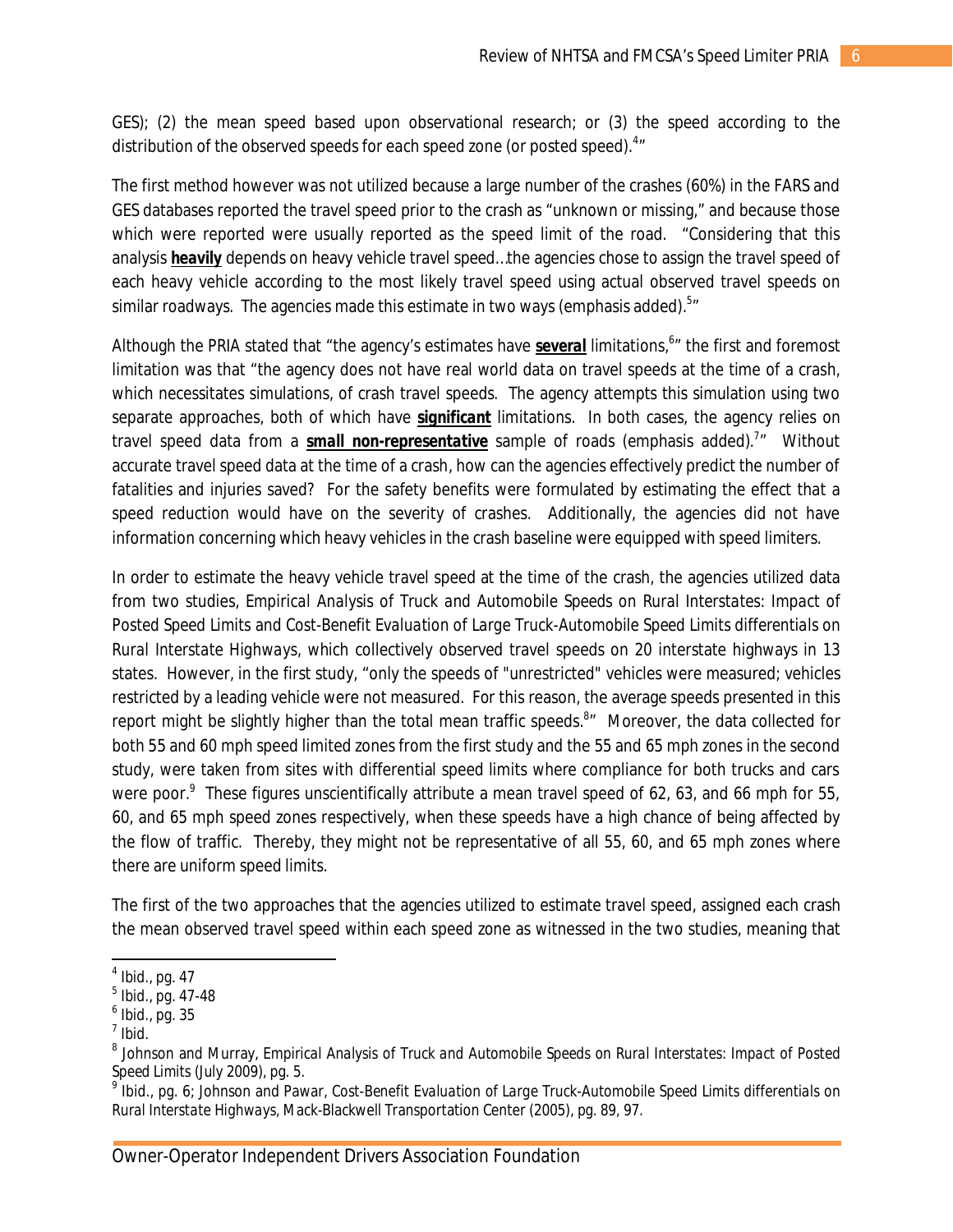the average speed for a given speed limit was automatically designated as the travel speed of the heavy vehicle involved in a crash. While this approach did assign travel speeds according to the mean and standard deviation profile, it did not take account of the variance in speeds by speed limit. "In reality, fatal crashes occur at varying speeds, even on roads with identical posted speed limits. We cannot determine whether this method underestimates or overestimates benefits…This approach is limited in that while assigning the mean speed to every heavy vehicle represents the most likely travel speed for that particular crash, it is unlikely that every heavy vehicle involved in a crash is actually traveling at one of the five observed mean travel speeds (one mean observed travel speed for each speed limit of 55, 60, 65, 70, and  $75+$ ).  $10<sup>n</sup>$ 

Although the PRIA focused only on crashes which occurred on certain roadways with speed limits of 55 mph or higher, it is important to note that OOFI's analysis of the 2015 FARS database indicated that 80% of fatal crashes in which the travel speed was recorded occurred below 55 mph and that 21% were reported as motor vehicle stopped in transit. A strong possibility therefore exists that observed travel speed data does not accurately reflect the true speeds of heavy vehicles prior to a crash.

|                            | J                        |                          |                  |                |            |
|----------------------------|--------------------------|--------------------------|------------------|----------------|------------|
| <b>Travel Speed</b>        | <b>Combination Truck</b> | <b>Single-Unit Truck</b> | <b>Buses</b>     | <b>Total</b>   | Percentage |
| Stopped Mot. Veh. In Tran. | 242                      | 40                       | 25               | 307            | 21%        |
| 0-30 MPH                   | 158                      | 55                       | 29               | 242            | 16%        |
| 31-35 MPH                  | 48                       | 13                       | 8                | 69             | 5%         |
| 36-40 MPH                  | 56                       | 14                       | 3                | 73             | 5%         |
| 41-45 MPH                  | 118                      | 25                       | 5                | 148            | 10%        |
| 46-50 MPH                  | 8                        | $\overline{2}$           | 4                | 14             | 1%         |
| 51-55 MPH                  | 297                      | 54                       | 5                | 356            | 24%        |
| 61-65 MPH                  | 152                      | 10                       | 2                | 164            | 11%        |
| 66-70 MPH                  | 73                       | $\overline{2}$           | $\boldsymbol{0}$ | 75             | 5%         |
| 71-75 MPH                  | 15                       | 1                        | $\mathbf 0$      | 16             | 1%         |
| 76-80 MPH                  | 3                        | $\mathbf 0$              | 1                | 4              | 0%         |
| 81-85 MPH                  | 1                        | $\mathbf 0$              | $\boldsymbol{0}$ | 1              | 0%         |
| 86-90 MPH                  | $\mathbf{0}$             | $\mathbf 0$              | $\boldsymbol{0}$ | $\mathbf 0$    | 0%         |
| 91 MPH or greater          | 2                        | $\mathbf 0$              | $\boldsymbol{0}$ | $\overline{2}$ | 0%         |
| <b>Total Reported</b>      | 1,173                    | 216                      | 82               | 1,471          | 100%       |
| Not Reported               | 1,529                    | 224                      | 97               | 1,855†         | 51%        |
| Unknown                    | 149                      | 58                       | 21               | 2291           | 6%         |
| <b>Total</b>               | 2,933                    | 510                      | 201              | 3,651          | 100%       |

| Table 2: Fatal Crashes involving heavy vehicles by travel speed, 2015 FARS database |  |  |
|-------------------------------------------------------------------------------------|--|--|
|-------------------------------------------------------------------------------------|--|--|

"The second approach assumes a normal distribution of crash speeds for each speed limit, though the agency does not have evidence that fatal crash travel speeds are normally distributed. However, crash physics suggest that crashes at higher speeds are more likely to be fatal than crashes at lower speeds. Without actual travel speed data from fatal crashes, however, this assumption cannot be confirmed or

 $\overline{a}$ <sup>10</sup> PRIA, pg. 35 and 48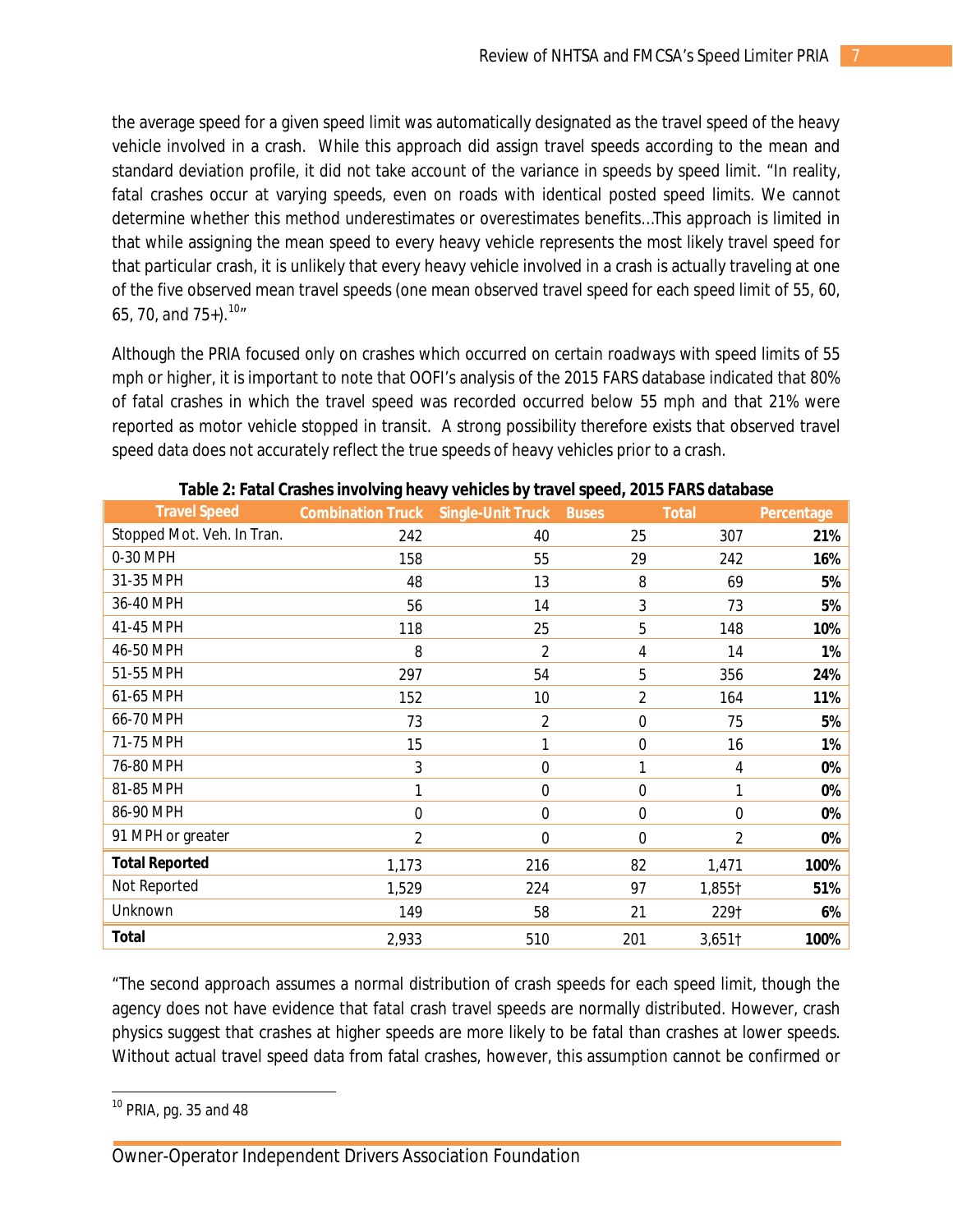quantified.<sup>11</sup>" In other words, this approach assigned travel speeds based on the distribution of mean travel speeds and standard deviation of all observed travel speeds, since physics would suggest that the mean travel speed in fatal crashes would be higher than the mean travel speed in non-fatal crashes. Nevertheless, the information provided on the target population demonstrates that the there was a higher likelihood of a fatality in *lower* speed limited zones for combination and single-unit trucks than in higher speed limited zones.

|                    |                     | <b>Combination Trucks</b> |              | <b>Single-Unit Trucks</b> |            |              |  |
|--------------------|---------------------|---------------------------|--------------|---------------------------|------------|--------------|--|
| <b>Speed Limit</b> | <b>Fatal Injury</b> | Percentage                | <b>Total</b> | <b>Fatal Injury</b>       | Percentage | <b>Total</b> |  |
| 55                 | 3,327               | 37.4%                     | 8,889        | 491                       | 37.4%      | 1,314        |  |
| 60                 | 811                 | 34.8%                     | 2,330        | 89                        | 34.6%      | 257          |  |
| 65                 | 3,120               | 33.6%                     | 9,280        | 249                       | 28.1%      | 886          |  |
| 70                 | 2,424               | 34.2%                     | 7,087        | 114                       | 36.8%      | 310          |  |
| 75                 | 730                 | 32.1%                     | 2,274        | 15                        | 28.3%      | 53           |  |
| Total              | 10,412              | 35%                       | 29,860       | 958                       | 34%        | 2,820        |  |

The agencies also noted difficulties and limitations of utilizing both FARS and GES databases in the calculations as the fatal crashes or occupant fatalities from FARS are census data and the non-fatal crashes from GES are survey data with sampling weights. Additionally, GES data are collected from sixty primary sampling units (PSU) across the United States, whereas FARS data has no information of PSU or weights. "It is more challenging to describe and interpret similar vehicle crashes consistently using the variables from two different databases, and the similar variables from FARS and GES may also have different missing rates or slightly different interpretations.<sup>12</sup><sup>*n*</sup>

The agencies ultimately utilized multiple model runs that included both approaches. Additionally, the model runs used two types of multivariable regression logistic models, each using two approaches, vehicle-based and person- or occupant-based. The vehicle-based approach examined: (1) crash conditions such as type and speed of a heavy vehicles, (2) number of lanes, and (3) weather condition; while the person-based approach examined: (1) crash conditions such as type and speed of a heavy vehicles, (2) number of lanes, (3) weather condition, (4) belt usage, (5) age and sex, and (6) seating position.

For the vehicle-based model, the agencies only utilized crash data from the highway types coded as rural or urban interstate (FARS) and interstate highway (GES) as they were comparable between the two databases. However, this has an impact on the fatal crash rate, or the risk of a crash resulting in a fatality, as it limits the pool of crashes. Table 4 below is in contrast to the Table 3 above.

Owner-Operator Independent Drivers Association Foundation

 $\overline{\phantom{a}}$  $^{11}$  Ibid., pg. 35

 $12$  Ibid., pg. 56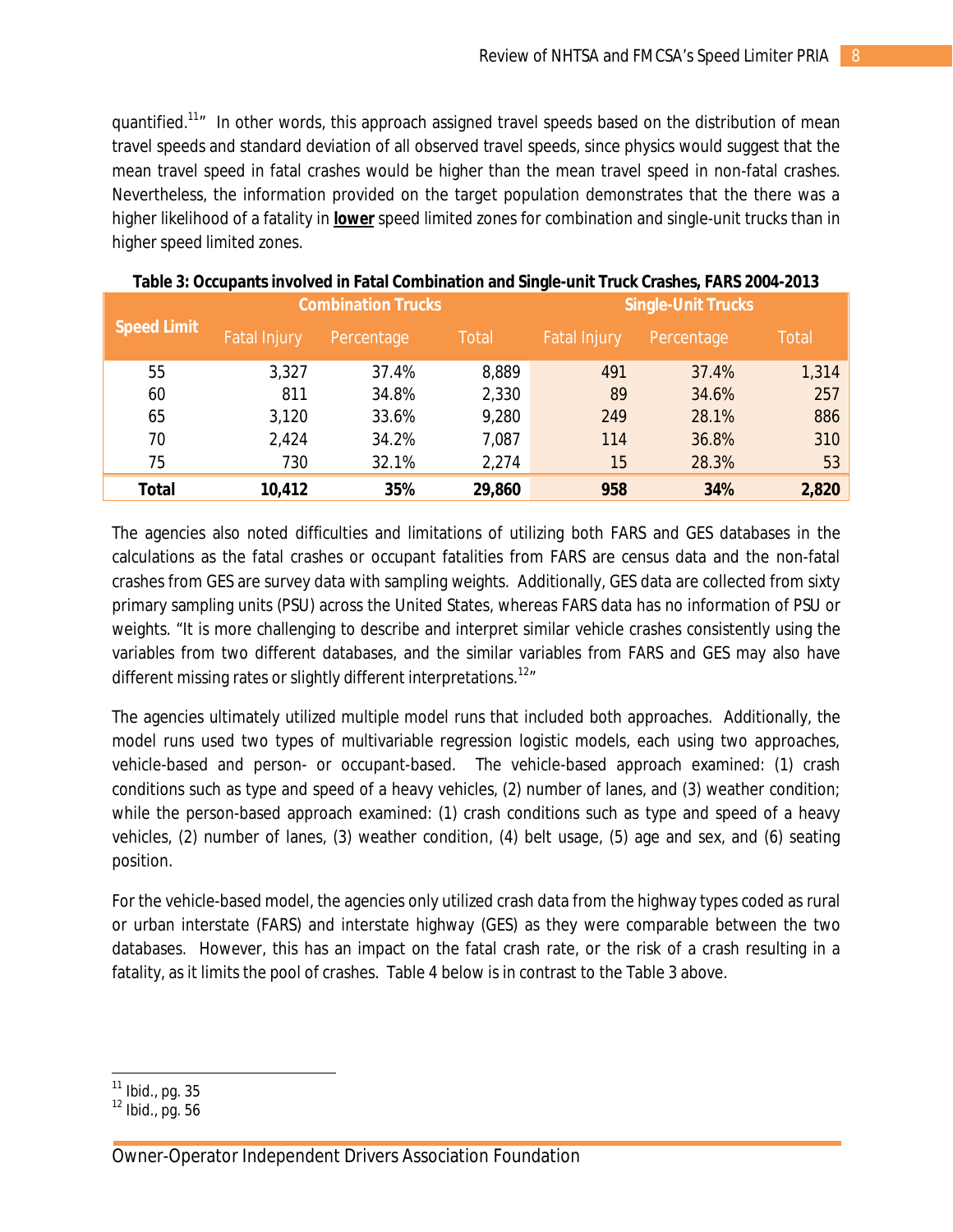|       | Speed Limit Vehicles involved in fatal crashes All vehicles (non-fatal and fatal) Percentage |         |    |
|-------|----------------------------------------------------------------------------------------------|---------|----|
| 55    | 722                                                                                          | 36,168  | 2% |
| 60    | 364                                                                                          | 19,786  | 2% |
| 65    | 1,889                                                                                        | 36,204  | 5% |
| 70    | 1,854                                                                                        | 33,299  | 6% |
| 75    | 641                                                                                          | 16,738  | 4% |
| Total | 5,470                                                                                        | 142,195 | 4% |

#### **Table 4: Risk of Fatal Combination Truck crashes by speed limit, FARS/GES Vehicle Ratio 2004-2013, Interstate Only**

After utilizing the travel speed distribution approach for a set speed limit for the vehicle-based model, and after considering variables such as road condition and lane number, the agencies stated that the risk of a fatal crash would increase by 4.7% for a combination truck (CT) traveling at a higher speed (by 1 mile). "Poor road surface conditions (wet, icy, etc.) would result in approximately 37% higher risk of fatal crash incidents, or 37% more likely to cause some fatal crashes, while lane number is not a significant factor.<sup>13</sup><sup>"</sup> When using the mean speed approach, which had a much narrower speed range,<sup>14</sup> the agencies found that a CT traveling at higher speed (1 mph) had approximately 15% higher risk of being involved in a fatal crash than the lower speed vehicle and 44% for poor road surface conditions. Thus, the road surface conditions had a greater role in the risk of a fatal crash than the speed. The agencies failed to mention this however.

While the results of the vehicle-based odds ratios for CTs were statistically significant, the sample size for both single-unit trucks and buses was too small to yield significant results, and yet the agencies continued to use the said ratios to formulate the safety benefits of the rule.

In addition to the vehicle-based model, the agencies also considered a person- or occupant-based model to predict the probability that a person would experience a fatal injury. The occupant-based model utilized the same risk factors as the vehicle model with the inclusion of seat belt use status, occupant gender, age, and seating position. The agencies first utilized the travel speed distribution approach which showed that the risk of a fatality would increase by 3.3% when the speed of a CT is increased by 1 mph, whereas the mean travel speed approached showed a 15% increase in risk. Similar to the vehiclebased model, the occupant or person-based model also yielded non-statistically significant results for SUT and buses.

The effectiveness of the speed limiting device was ultimately represented by the difference between the fatal crash rate at travel speeds that are higher than the speed limiter setting (60, 65, 68 mph) and the fatal crash rate at the proposed speed setting, which is zero.<sup>15</sup> This presents a significant limitation however, as the exact travel speed at the time of the heavy vehicle crash is unknown. For CTs, the agencies selected the lowest odds ratio of 1.047 (4.7%) from the vehicle-based approach with the travel

 $\overline{a}$  $13$  Ibid., pg. 61

<sup>&</sup>lt;sup>14</sup> The speed range was based on the observed mean travel speeds of 62 mph for 55 mph zones and 68.8 mph for 70 mph. Ibid., pg. 57

<sup>&</sup>lt;sup>15</sup> Ibid., pg. 78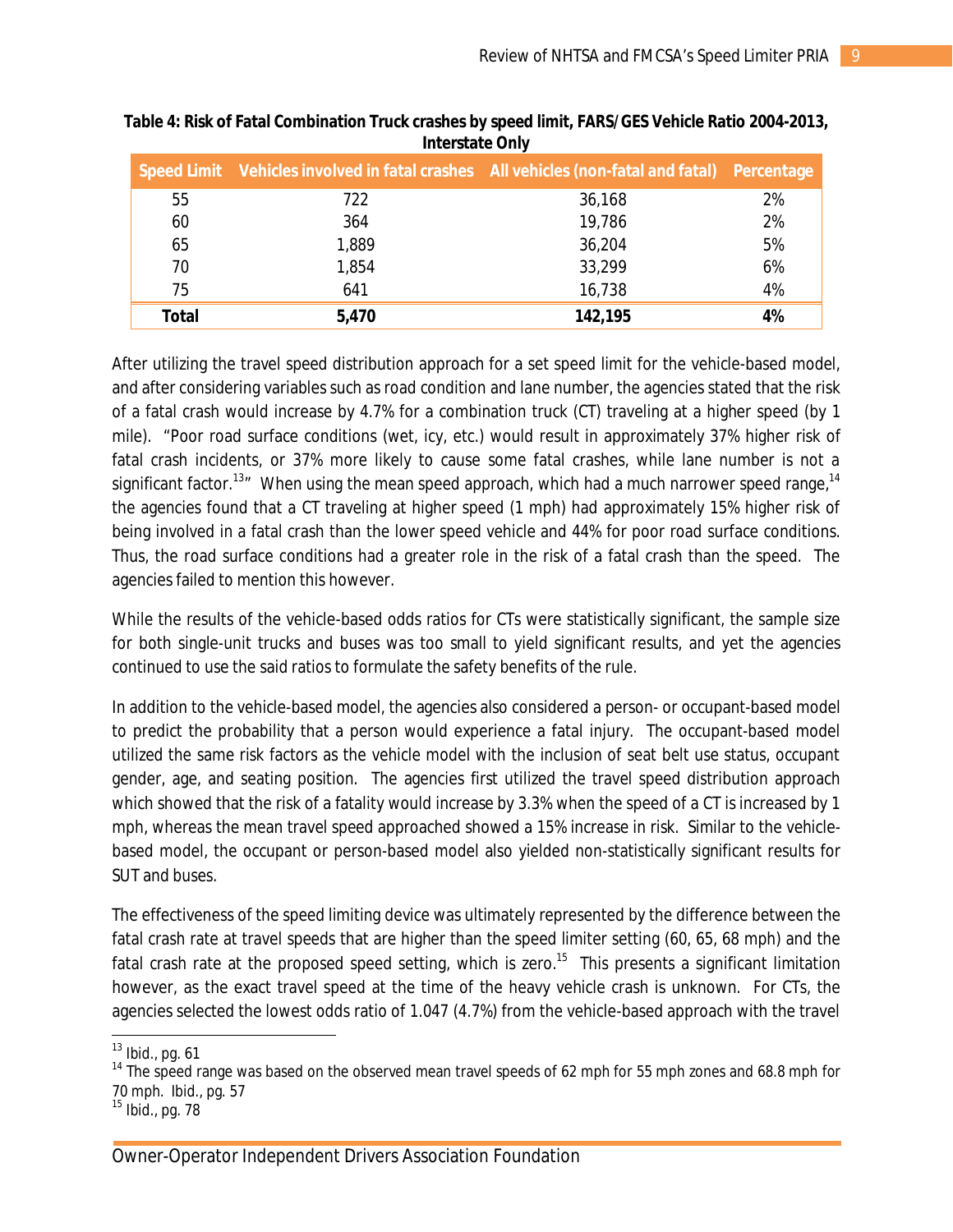speed distribution for the upper bound and 1.033 (3.3%) from the person-based approach as the lower bound for the safety benefit estimate. The same was also true for the non-statistically significant figures for SUT and buses.

|                    |            |               | <b>Combination Truck</b> |            | <b>Single-unit Truck</b> |            |                            |            | <b>Buses</b>  |            |              |       |
|--------------------|------------|---------------|--------------------------|------------|--------------------------|------------|----------------------------|------------|---------------|------------|--------------|-------|
|                    |            | Vehicle-based | Person-based             |            |                          |            | Vehicle-based Person-based |            | Vehicle-based |            | Person-based |       |
| Approach           | <b>TSD</b> | <b>MTS</b>    | <b>TSD</b>               | <b>MTS</b> | TSD                      | <b>MTS</b> | <b>TSD</b>                 | <b>MTS</b> | TSD           | <b>MTS</b> | TSD          | MTS   |
| Odds Ratio         | 1.047      | 1.154         | 1.033                    | 1.150      | 1.014                    | 1.079      | 1.035                      | 1.097      | 0.996         | 1.081      | 1.024        | 1.165 |
| <b>Lives Saved</b> | 84         | 204           | 62                       | 201        |                          | 4          |                            | 5          | 0             |            |              |       |

#### **Table 5: Number of lives saved by Heavy Vehicle by Odds Ratio**

TSD - travel speed distribution

MTS - mean travel speed

## **Non-fatal Injuries and PDO prevented**

In order to estimate the number of property damage only (PDO) vehicle involvements and injuries prevented, the agencies utilized an analysis for a 2009 NHTSA rulemaking amending FMVSS No. 121, Air Brake Systems using 2004-2006 GES and FARS data. The 2009 analysis subsequently originated from a 2002 regulatory analysis and evaluation report on NHTSA's Tire Pressure Monitoring System FMVSS No. 138.

For the current speed limiter rulemaking, the agencies applied the ratio of prevented injuries based on the estimated benefits of enhanced brakes in CT crashes. For example, enhanced brakes were predicted to prevent about 18 (18.32) times higher number of Maximum Abbreviated Injury Scale (MAIS) 1 injuries when compared to the total number of lives saved. Thus the agencies applied the ratio of enhanced brakes to the number of lives which the speed limiter rule is estimated to save (18.32 X 85<sup>16</sup> = 1,551 MAIS 1 injuries prevented).

However, "The agencies recognize the differences between this rule and the air brake rule that could affect the ratio of injuries to fatalities. First, there are differences in target populations. The air brake rule only includes crashes with brakes applied. The target population for speed limiters includes both braked and unbraked crashes. The air brake rule target population includes all roads, whereas this speed limiters target population only include roads with a posted speed limit of 55 mph and higher. Second, the air brake rule attempts to measure both crash avoidance and crash mitigation benefits. However, this rule only measure crash mitigation benefits. Third, the air brake rule only applies to combination trucks whereas this analysis applies the same ratios to all heavy vehicles, including single unit trucks and buses. $17"$ 

### **Fuel Consumption**

The PRIA also estimated that the NPRM would reduce fuel consumption by increasing fuel efficiency; however, reducing a vehicle's speed does not necessarily correlate to better efficiency, a fact that the

 $\overline{a}$ 

<sup>&</sup>lt;sup>16</sup> The agencies continually rounded up throughout the PRIA, thus some numbers do not match. For example, the 85 lives saved mentioned here was previously stated as 84.

<sup>17</sup> Ibid., pg. 96-97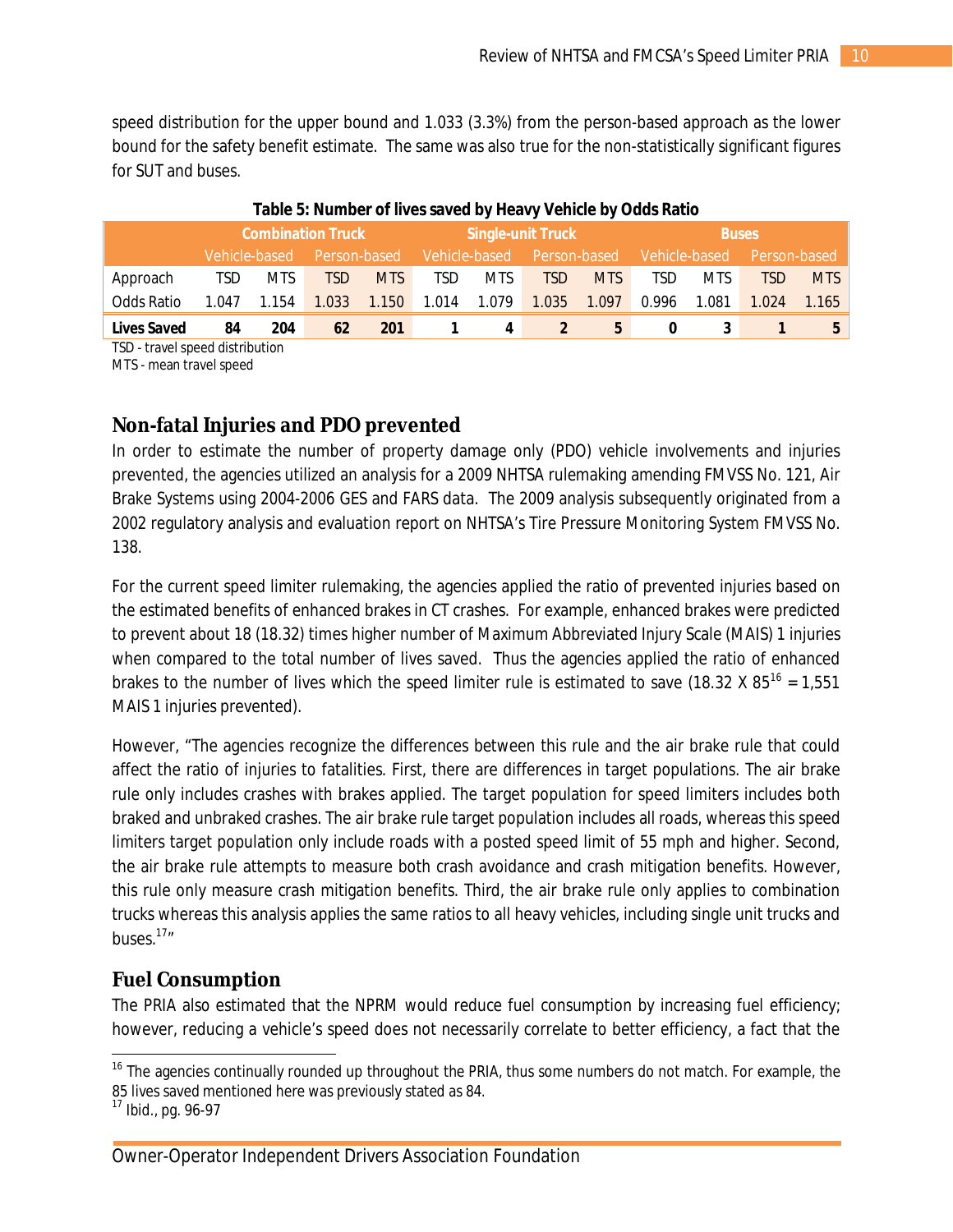agencies did not even consider. When the travel speed is limited to 65 mph, the agencies believe that 344 million gallons of fuel would be saved annually and that 3.5 million metric tons of greenhouse gas (GHG) emissions would be reduced annually.

As part of their fuel savings analysis, the agencies examined studies conducted by the American Trucking Association and the Mack-Blackwell Transportation Center which concluded that for each increase in one mph above 55 mph, fuel efficiency will decrease by 0.1 or 0.08 miles per gallon. The agencies utilized these figures in order to estimate the fuel savings associated with limiting the speed of heavy vehicles. The Mack-Blackwell study noted however that "in addition to the absolute vehicle speed, speed variance in the traffic flow also has an effect on fuel efficiency when both trucks and automobiles decelerate and accelerate to maneuver around slower traffic. As illustrated by the computer simulation in this study, speed differentials significantly increase the number of interactions among vehicles. The negative impact of traffic speed variation on fuel efficiency has not been addressed in the research literature or as a policy issue.<sup>18</sup>"

While the Mack-Blackwell study concluded that the frequency of interactions with other vehicles by a vehicle traveling 10-mph below the posted speed limit was 227% higher than moving at traffic speed,<sup>19</sup> the agencies did not consider the effect that speed differentials have on overall fuel efficiency. Unless such an analysis is conducted, the agencies' projected fuel savings benefit should not be viewed as conclusive.

Regardless, the agencies first created a baseline from the Federal Highway Administration's (FHWA) 2013 travel data to examine the possible fuel savings associated with the speed limiters. From the data, it was estimated that CTs traveled 87,484 million miles on rural and urban interstates in 2013 while averaging 5.8 mpg. Single-unit trucks (SUTs) and buses were estimated at 4,629 million and 3,658 million miles while receiving 7.3 mpg and 7.2 mpg respectively. The agencies further adjusted the baseline by accounting for both phases of the recent Environmental Protection Agency and NHTSA Greenhouse Gas Emission and Fuel Economy Standards rulemakings. Thus two baselines were subsequently generated, a phase 1 baseline, which increased the fuel economy (mpg) by 20% for CTs, 15% for SUTs, and 10% for buses, and a phase 2 baseline that increased the fuel economy by 24% for CTs and 15% for SUTs and buses.

|                           |                     | Table 0. Taci consumption basemic, international |                                      |                         |
|---------------------------|---------------------|--------------------------------------------------|--------------------------------------|-------------------------|
| <b>Vehicle</b>            | <b>Million VMTs</b> |                                                  | <b>Fuel Economy</b> Phase 1 Baseline | <b>Phase 2 Baseline</b> |
| <b>Combination Trucks</b> | 87.484              | $5.8$ mpg                                        | 20%                                  | 24%                     |
| Single-unit Trucks        | 4,629               | $7.3 \,\mathrm{mpq}$                             | 15%                                  | 15%                     |
| <b>Buses</b>              | 3,658               | 7.2 mpg                                          | 10%                                  | 15%                     |

#### **Table 6: Fuel Consumption Baseline, FHWA 2013**

The agencies calculated the effect of speed limiters on fuel savings by also estimating the current vehicle miles traveled (VMT) by heavy vehicles, the vehicles' travel speeds, and the vehicles' fuel economy for five categories of roads: 55 mph, 60 mph, 65 mph, 70 mph, and 75 mph. Next, the agencies utilized a

 $\overline{\phantom{a}}$ 

<sup>&</sup>lt;sup>18</sup> Johnson and Pawar, pg. 129

<sup>&</sup>lt;sup>19</sup>Ibid., pg. 98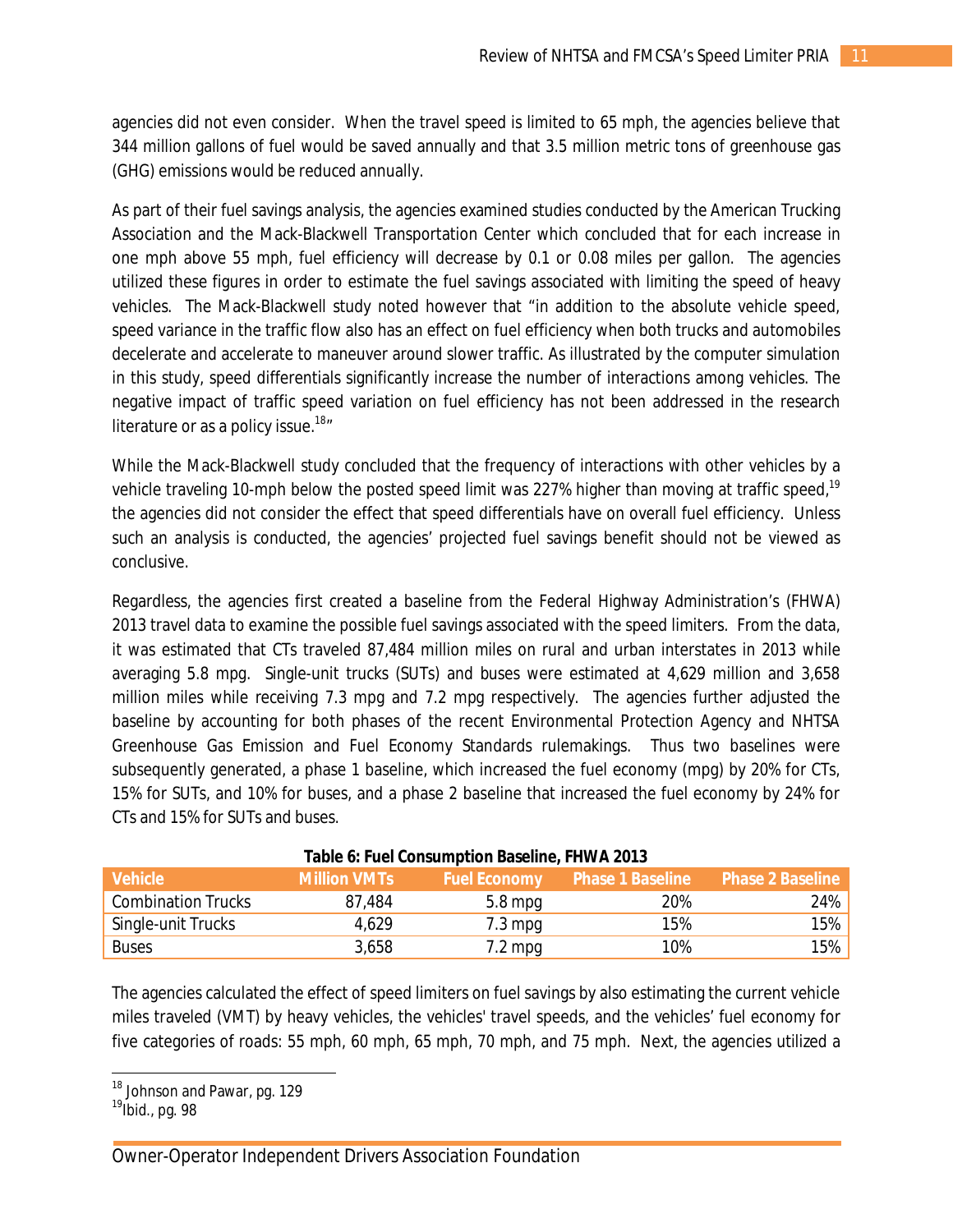two-step approach in order to overcome the lack of real-world data concerning the fuel efficiency performance of heavy vehicles on the road. The first step was to include the results of a *survey* of commercial fleet managers from the Mack-Blackwell study which found that for every 1 mph increase above 55 mph, there was a 0.08 mpg decrease in fuel economy. The agencies therefore divided the lower end of the Mack-Blackwell estimate by FHWA's estimated average fuel economy to assume that by decreasing the operating speed by 1 mph, fuel economy will increase 1.37% (0.08 mpg  $\pm$  5.85 mpg = 1.37%).

The second step was to consider whether the aerodynamic improvements associated with the Phase 2 GHG Rule would reduce the magnitude of the supposed increase in fuel economy associated with speed limiters. The agencies contracted the Southwest Research Institute (SWRI) to conduct simulations of the effect of speed limiters on fuel economy. The simulations were completed using a Kenworth T700 tractor in combination with a 53-foot box van trailer. SWRI ran a number of simulations over a speed range from 60 mph to 80 mph on level ground and rolling terrain, as well as five different payloads: empty, 50%, 100%, 38,000 pounds, and 42,000 pounds. The agencies ultimately concluded that the Phase 2 Rule would not reduce the effectiveness of a speed limiter.

It is important to note that the agencies did not have actual travel data at each posted speed limit, so in order to calculate the fuel economy savings, the agencies assumed that the number of crashes on roads within a certain posted speed limit was an appropriate proxy for travel volume to estimate VMT (see Table 7 below). Therefore, similar to estimating the safety benefits without the true travel speed of the heavy vehicles, the agencies did not have the real-world data needed to calculate an appropriate estimate, as they did not know the VMT for each posted speed limit.

| <b>Crashes</b>           | <b>Speed Limit</b> |        |        |        |            |         |  |
|--------------------------|--------------------|--------|--------|--------|------------|---------|--|
|                          | hh                 | 60     |        |        | $\sqrt{2}$ | Total   |  |
| Vehicles involved in PAR | 35,643             | 19.613 | 34.957 | 32,433 | 17.166     | 139,812 |  |
| Estimated % VMT          | 25%                | 14%    | 25%    | 23%    | 12%        | 100%    |  |

**Table 7: Combination truck crash rate by posted speed limit, Interstate, 2004-2013 GES, 10 years**

The agencies combined the travel data from FHWA with the observed speeds from Johnson and Murray (2009, ATA) and Johnson and Pawar (2005, Mack-Blackwell) that were used to estimate the mean travel speeds of heavy vehicles. The agencies noted that the average observed speed on roads with a posted speed limit of 75 mph is slightly lower than the observed speed for 70 mph, thus they believe that 68-69 mph represents the fastest average speed trucks will travel regardless of speed limit. In other words, a speed limiting device of 68 mph will do little to nothing, while a 65 mph speed limiter will only decrease the average speed by 3 mph, or 4.6%. Utilizing the mean speed and standard deviation the agencies generated normal distributions of travel speed, ranging from 45 to 85 mph, for each posted speed limit and then allocated the VMT for each respective speed limit. From here, it was estimated that the average truck travel speed on all roads with a posted speed of 55 mph or greater was 65.4 mph.

For the fuel savings analysis, the agency utilized FHWA's 5.85 mpg estimate at an average speed of 65.4 to calculate the base fuel economy for a 65 mph speed limiting device  $(65.4 - 65 = .4 \times 1.37\% + 5.85 =$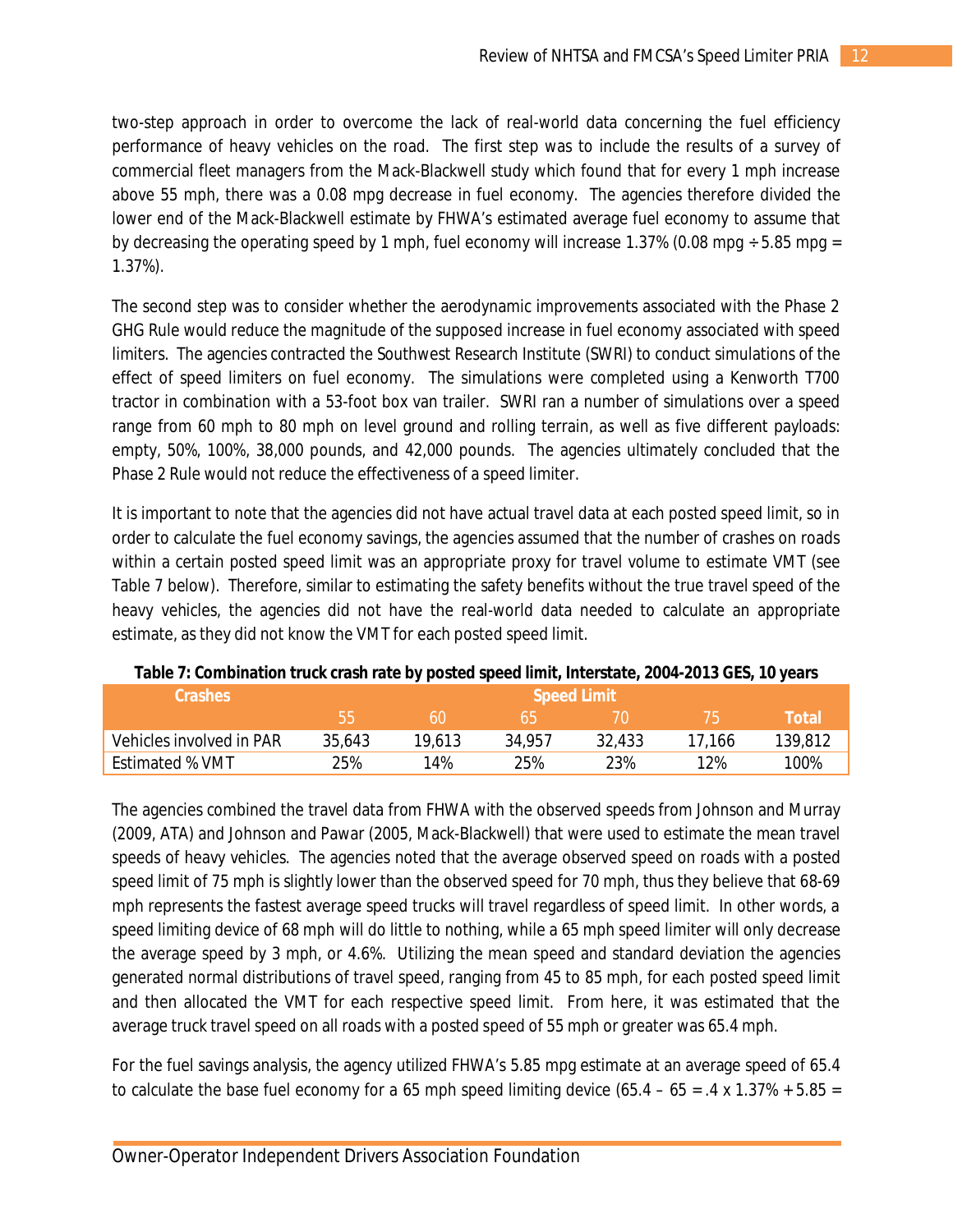5.88 mpg). The agencies then considered the phase 1 and phase 2 proposed standards to adjust the base 65 mph fuel economy by 20% for CTs, 15% for SUTs, and 10% for buses for phase 1, and 24% for CTs and 15% for SUTs and buses for phase 2. This resulted in a baseline of 7.06 mpg at 65 mpg postphase 1 and 8.76 mpg post-phase 2. The agencies then used the fuel economy baseline estimates and the total VMT at each travel speed to calculate the amount of fuel consumed at each travel speed. These figures were then subtracted by the estimated fuel consumption derived from an overall travel speed of 65 mph to achieve a fuel savings of 377.34 million gallons. The fuel savings were monetized by using the 2015 Annual Energy Outlook. The agencies estimated that the average diesel fuel price over the life of a combination truck would be \$3.663 per gallon, equating to \$784 million in savings for phase 1 and \$632 for phase 2 (both discounted at 7%).

| Table 8: Estimated fuel savings using a 65 mph speed limiting device on combination trucks, in millions |
|---------------------------------------------------------------------------------------------------------|
| of gallons                                                                                              |

|                                                       | <b>Phase 1 baseline Phase 2 baseline</b> |          |
|-------------------------------------------------------|------------------------------------------|----------|
| Baseline fuel consumed at $\geq 65$ mph               | 7.232.13                                 | 5,832.36 |
| Estimated fuel consumed at 65 mph using speed limiter | 6,854.79                                 | 5,528.06 |
| <b>Estimated fuel savings</b>                         | 377.34                                   | 304.3    |

|                |      |                              |         | <b>ZUTS QUIIQIS)</b> |      |                              |       |       |  |
|----------------|------|------------------------------|---------|----------------------|------|------------------------------|-------|-------|--|
| <b>Vehicle</b> |      | <b>Phase 1 CAFE Baseline</b> |         |                      |      | <b>Phase 2 CAFE Baseline</b> |       |       |  |
| <b>Type</b>    | Fuel | $no-$<br>discount            | 3%      | 7%                   | Fuel | $no-$<br>discount            | 3%    | 7%    |  |
| CT             | 377  | \$1,220                      | \$988   | \$784                | 304  | \$984                        | \$796 | \$632 |  |
| <b>SUT</b>     | 36   | \$113                        | \$91    | \$73                 | 32   | \$98                         | \$80  | \$63  |  |
| <b>Bus</b>     | Q    | \$30                         | \$24    | \$19                 | 8    | \$26                         | \$21  | \$17  |  |
| <b>Total</b>   | 423  | \$1,363                      | \$1,103 | \$876                | 344  | \$1,108                      | \$897 | \$712 |  |

#### **Table 9: Summary of annual Societal fuel savings with 65 mph speed limiter (in millions of gallons and 2013 dollars)**

It is important to note however that the current average diesel fuel price is \$2.832 according to the U.S. Energy Information Administration,<sup>20</sup> which would result in a drastic change in the overall fuel savings. The agencies noted that "if fuel prices are lower, a larger portion of the labor force would have wages that produce net losses for fleets.<sup>21</sup><sup>"</sup> While examining the cost effectiveness of the NPRM for small businesses, it was stated that the cost of the fuel would ultimately determine if speed limiters were financially beneficial. For example, if a single truck was decreased from 70 mph to 65 mph, moving goods would take 27 hours longer each year, costing \$542 in additional labor. This cost would be offset by saving 196 gallons of fuel, but if the price of fuel is less than \$2.77 per gallon (\$542  $\div$  196 = \$2.77), limiting the speed setting from 70 mph to 65 mph would not be financially beneficial.<sup>22</sup> The future cost of fuel was not considered in the analysis.

 $\overline{a}$ <sup>20</sup> <http://www.eia.gov/petroleum/gasdiesel/>

<sup>&</sup>lt;sup>21</sup> PRIA, pg. 189

 $22$  Ibid., pg. 190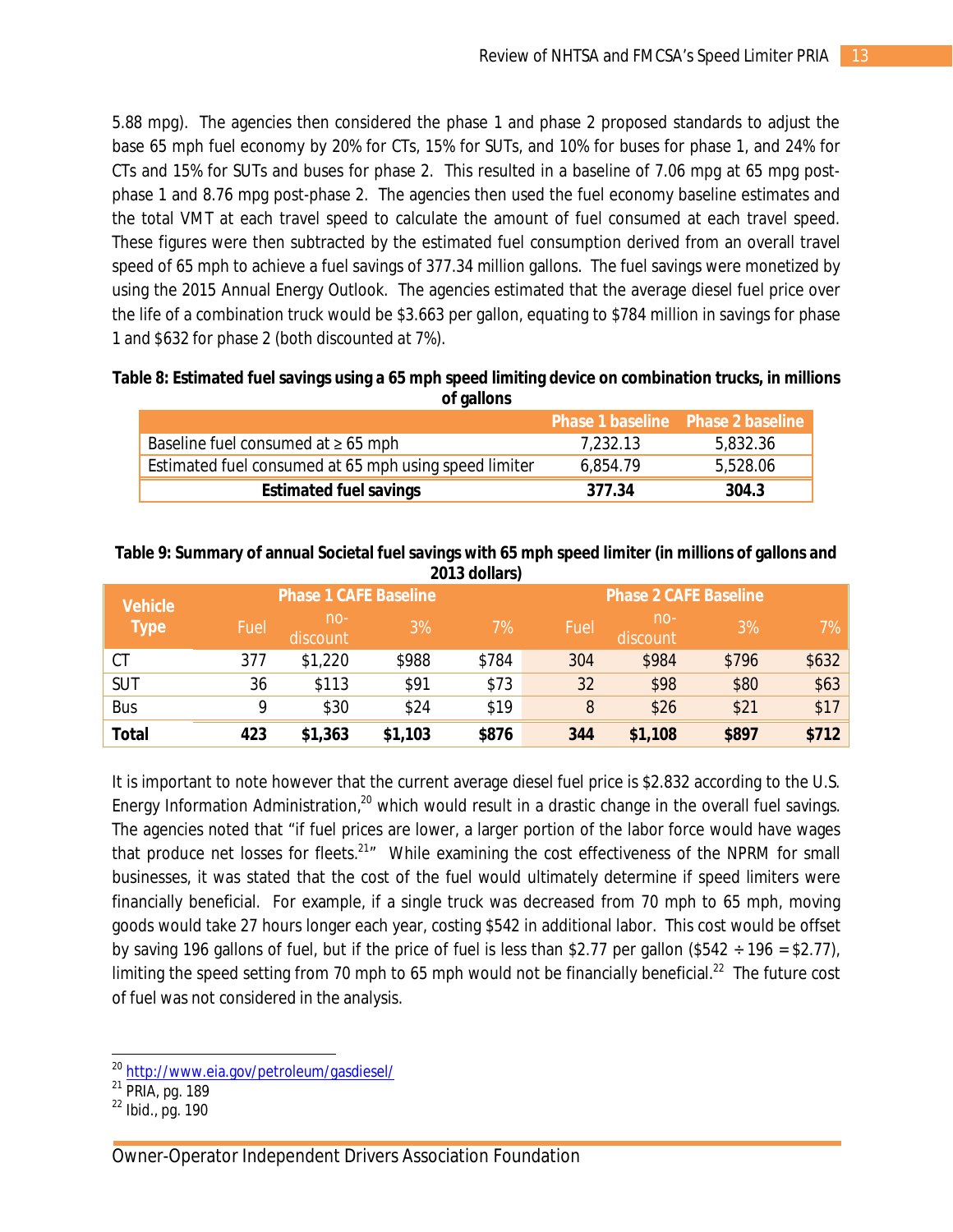## **Costs**

The agencies estimated that there would be no costs for heavy vehicle manufacturers associated with speed limiters for either equipment or compliance tests. The agencies still requested comment on this nonetheless. Although the rule did not propose a tamper resistant speed limiter, which would increase the cost for the manufacturers, the agencies still estimated the costs associated with such a device. There are two primary designs to render an electronic control unit (ECU) tamper resistance, Pass Code and Hard Code.

The Pass Code design has two options, the first option would not be tamper resistant while the second would make the speed limiting device factory password protected at the original engine manufactory. Therefore the vehicle owner would need to pay approximately \$300 per vehicle to make any changes. The Hard Code design permanently establishes a speed setting and would eliminate the possibility of any speed limiting change unless the entire ECU is replaced, resulting in costs of \$2,000 or more. The agencies assumed that the second Pass Code option would be the design selected, which would add \$44 million to the total cost of the rule based on 2007 dollars.

The primary cost associated with the NPRM was the delay in delivery time. Since the proposal would limit travel speeds, those commercial motor vehicle (CMV) drivers will not be able to reach their destinations in the same amount of time, thus delaying their delivery. The delay would be further compounded by those CMV drivers operating under the hours-of-service regulations.

Without true travel data for heavy vehicles at each posted speed limit, the agencies examined the GES database between 2004 and 2013 and used the crash rate at certain speed limits as a proxy for travel volume. Thus as 25% of all crashes occurred on 55 mph speed limited roads, the agencies assumed that 25% of the VMT were driven on these roadways (see Table 7 above). The agencies then utilized the same speed distribution model which was used to estimate the safety benefits to generate the number of miles traveled at each speed.

To estimate the delay in deliver time, the agencies used FHWA's 2013 data stating that combination trucks (CTs) traveled 87,484 million miles on rural and urban interstates. It was then estimated that 98% of CTs were vehicles with a GVWR of 26,000 pounds and greater, while 95% of crashes occur at a posted speed between 55 mph and 75 mph. Following these adjustments, it was figured that CTs with GVWR of 26,000 lbs. or more traveled 81,778 million miles on roads with speed limits between 55-75 mph.

Utilizing these assumptions, the CT VMT for each posted speed limit (55, 60, 65, 70, and 75 mph) was distributed to estimate that CTs traveled 1,249.841 million hours, compared to 1,289.796 million hours for a 65-mph speed setting. The agencies thereby estimated that the overall delay in delivery time would increase by 3%, or 40 million hours, when vehicles are limited to 65 mph. Nevertheless, this does not fully take into account the hours-of-service regulations which would further increase the delay in delivery time.

The agencies stated that because truck drivers are primarily compensated by the mile, "the delay in delivery time would not impact how much trucking company drivers can earn as they deliver cargos thru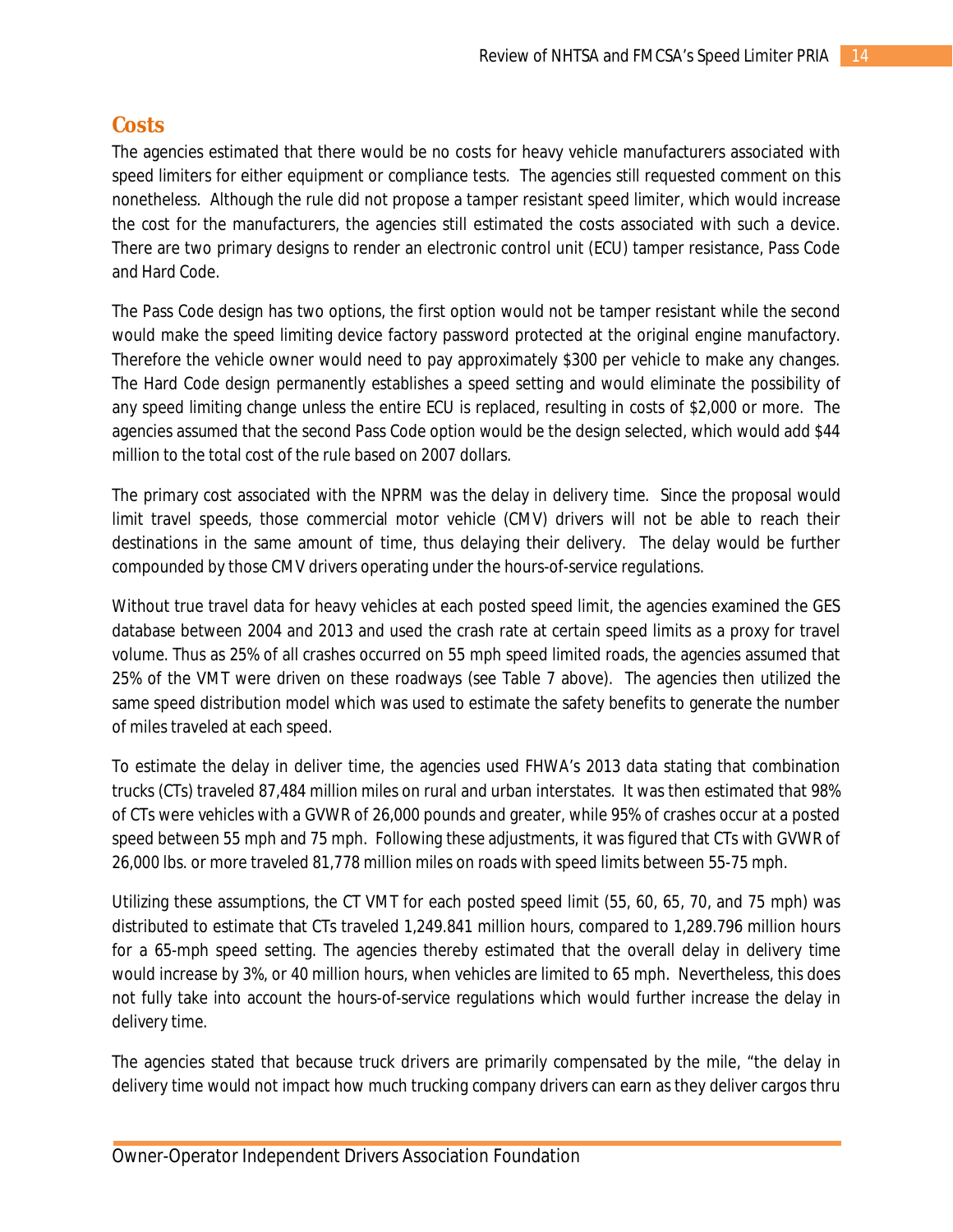the delivery routes as long as the maximum hours of operation is not exceeded by the delay in delivery time." However, for truckers, and especially owner-operators, this delay in delivery time has a very real impact on what they can earn as it can eliminate the number of loaded miles completed in a given year.

According to OOFI's *Detention Time Study Survey*, 76% of drivers and owner-operators lost at least one load per month due to an average detention time between 11 and 20 hours per week. The majority lost three to four loads per month, $^{23}$  which will have a great impact on the cost of the rule and a driver's bottom line. Further, the American Transportation Research Institute documented that traffic congestion resulted in more than 728 million hours of lost productivity, or \$50 billion in operational costs, to the trucking industry in 2014. The impact of congestion cost per truck averaged nearly \$27,000 for those travelling 150,000 miles annually.<sup>24</sup> Speed limiters will certainly increase the impact of congestion, an issue which the agencies did not even consider in their analysis. In the end, the agencies considered the following three cost elements:

- 1. The quality of life and/or well-being of drivers because of reduced free time (leisure time/lost opportunity cost)
- 2. Hiring additional drivers to compensate for longer delivery times (operational cost)
- 3. Costs due to loss in value from slower deliveries (freight inventory cost)

The proposed rule focused on two principal cost issues, namely transfer payments and real costs. Transfer payments were defined as "monetary payments from one group to another that do not affect the total resources available to society.<sup>25</sup><sup>*m*</sup> Thus as motor carriers hire drivers who are currently employed by other businesses outside of the industry, transfer payments would occur and as such these costs were not included in the costs estimate. Real costs included those associated with longer delivery times due to speed limiting devices. The agencies stated that "this cost will either be borne directly by trucking companies who must hire new drivers (increase in operational cost) or current drivers may drive longer hours without an increase in income (lost opportunity cost).  $26\pi$ 

The lost opportunity cost was figured by using the Department of Transportation's "Revised Guidance on Valuation of Travel Time in Economic Analysis," which recommended that the value of travel time (VOTT) for personal intercity travel time of 70% of total earnings. The agencies therefore used \$17.50 in 2013 dollars to estimate the lost opportunity cost (\$17.50 per hour x 40 million hours for CTs = \$700 million).

The agencies also examined current drivers' wages plus fringe benefits, similar to the Electronic Logging Device Regulatory Impact Analysis, to value non-work time. The agencies accepted FMCSA's assumption that drivers value their leisure time at the same amount that they accept in exchange for it, meaning their current base wage plus fringe benefits. Utilizing the ELD RIA, the agencies multiplied the 2013

 $\overline{a}$ <sup>23</sup> *Detention Time Study Survey*, OOFI (2016)

<sup>24</sup> <http://www.trucknews.com/transportation/congestion-on-us-highways-costing-trucking-industry/1003071674/>

<sup>&</sup>lt;sup>25</sup> PRIA, pg. 145

<sup>26</sup> Ibid., pg. 145-146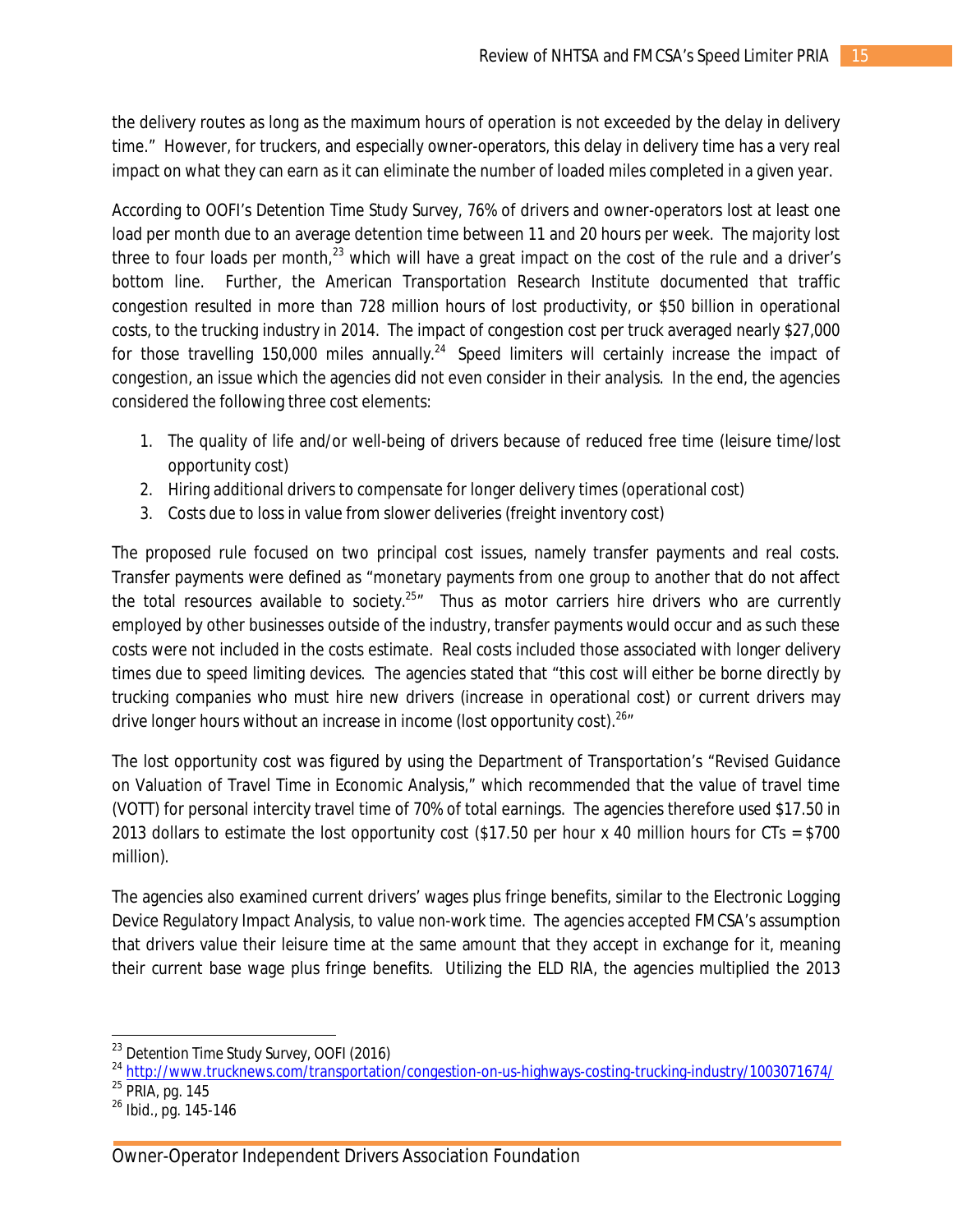hourly wage for truck drivers from the Bureau of Labor Statistics (\$20.08) by the fringe benefits (55%) to receive an hourly wage of \$31.12.

Additionally, the agencies estimated the costs associated with the loss in value resulting from slower deliveries known as freight inventory costs by using FHWA hourly inventory costs for payload values of CTs and SUTs of \$0.31 and \$0.18 per hour respectively in 2010 dollars. To calculate the inventory costs, FHWA computed an hourly discount rate, which is equal to the average prime bank lending rate plus one percent and divided by the number of hours in a year, and multiplied by the value of a composite average shipment. FHWA figured the discount rate to be 0.000485%, while the payloads for CT and SUTs were 42,000 pounds and 25,000 pounds respectively. The average value of commodities shipped by truck was estimated to be \$1.52 per pound on a ton-mile weighted basis and was multiplied by the hourly discount rate to produce an hourly value of freight inventory for 2010 of \$7.37E-06/lb./hr. This figure was then multiplied by the average payload and adjusted to 2013 dollars to generate an hourly inventory cost of \$0.33 for CT and \$0.19 for SUT.

In order to estimate for social costs, the agencies took into account the VOTT of personal intercity travel (\$17.50) and the freight inventory costs for combination trucks and single-unit trucks (\$0.33 and \$0.19 per hour, respectively). Nevertheless, the agencies did not include value of truck travel time. They also did not consider opportunity cost for lost loads, for if it takes longer to complete a load due to the decrease in travel speeds, owner-operators will receive fewer loads per year, thus a decrease in available gross income.

| Table To: Societal obsts associated with 69 mph speed immed |                 |                 |           |            |          |          |  |
|-------------------------------------------------------------|-----------------|-----------------|-----------|------------|----------|----------|--|
|                                                             | Freight         |                 |           |            |          |          |  |
| <b>Vehicle Type</b>                                         | <b>Hours in</b> | <b>Societal</b> | inventory | <b>Not</b> |          |          |  |
|                                                             | <b>Millions</b> | cost/hr         | cost/hr   | discounted | 3%       | 7%       |  |
| Combination truck                                           | 40              | \$17.50         | \$0.33    | \$712.00   | \$577.00 | \$457.00 |  |
| Single unit truck                                           | 5               | \$17.50         | \$0.19    | \$83.00    | \$67.00  | \$53.00  |  |
| <b>Bus</b>                                                  |                 | \$17.50         | \$0.00    | \$20.00    | \$16.00  | \$13.00  |  |
| <b>Total</b>                                                | 46              | \$17.50         | \$0.52    | \$815.00   | \$659.00 | \$524.00 |  |

#### **Table 10: Societal Costs associated with 65 mph speed limiter**

#### **Fleet Costs**

The agencies utilized two potential scenarios for large carriers to estimate the costs associated with a speed limiting device: (1) drivers would drive longer hours but keep the same miles traveled, and (2) the agencies assumed that the drivers will be paid the same amount regardless of the fewer miles driven.

#### **Scenario 1**

While reviewing the various business models of large truck carriers under the first scenario, the agencies noticed that company drivers could be separated into three groups based on the hours of service (HOS): "Group 1 consists of drivers currently well below the maximum HOS restrictions; Group 2 consists of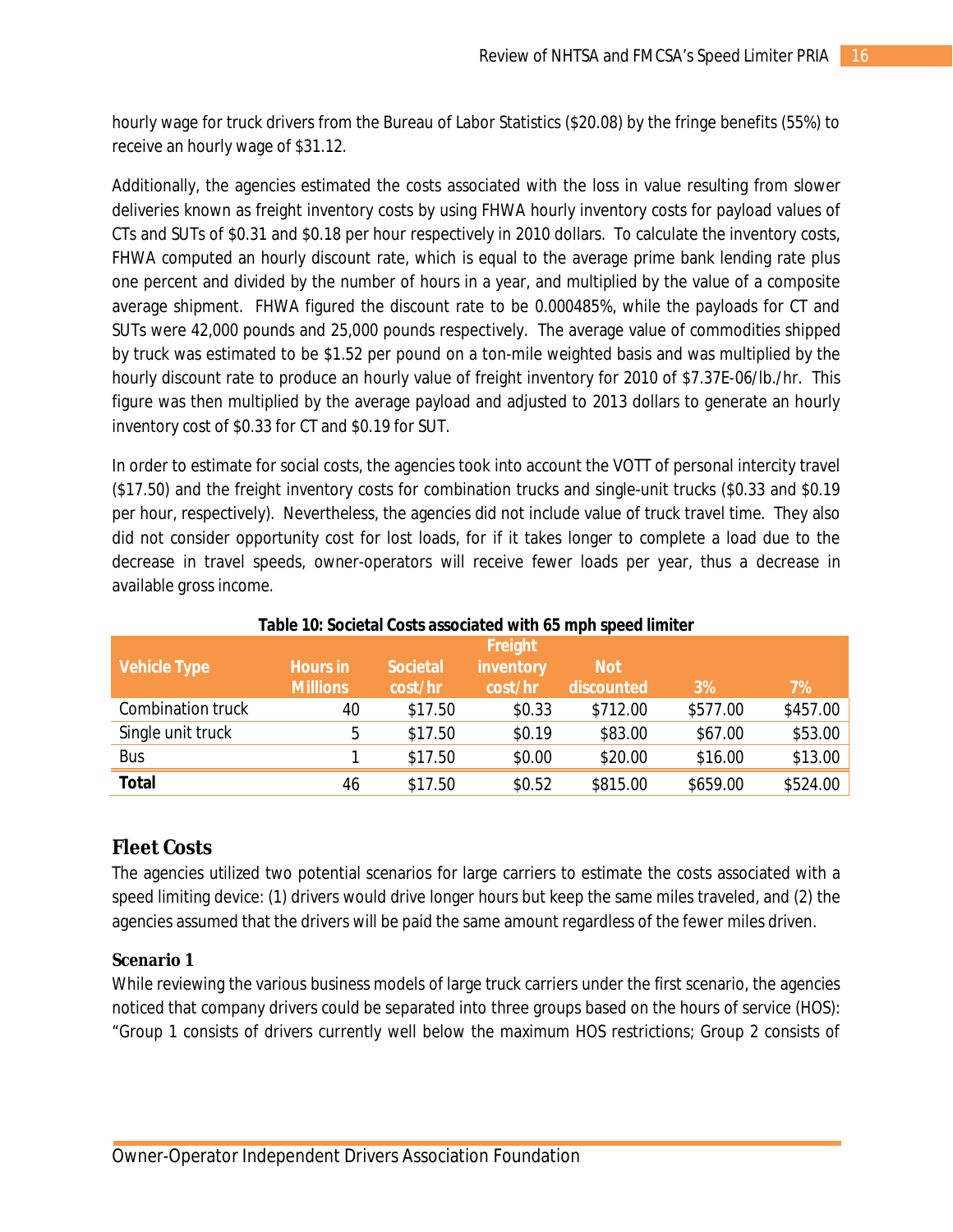drivers who are somewhat below HOS maximum restrictions; and Group 3 consists of drivers currently at or very close to the HOS maximum. $27''$ 

Since the agencies are only focused on lost leisure time, they assumed that there would only be lost opportunity costs for drivers in Groups 1 and 2, as they would drive longer hours without exceeding the maximum HOS limits. A foremost issue with both scenarios however is that the agencies falsely assumed that drivers will be able to travel approximately the same amount of miles over a year, not realizing that a delay in delivery time, along with subsequent HOS restrictions, will limit the total number of miles that a driver can operate, thereby reducing their overall income. Additionally, hiring new drivers could very well take away loads from current drivers. The fact that drivers will receive less loaded miles overall per year because of the delayed delivery time is not considered in the analysis.

In an attempt to figure for delivery times, the agencies admit that one concern associated with decreasing travel speed is that deliveries which come close to the maximum HOS limits will no longer be completed within a single day. The agencies however have limited data on HOS "to estimate the delay in delivery time with the proposed 65 mph speed limiting device. (Various industry firms are currently collecting information on driver e-logging data, but there are no final or full studies that have been completed yet.)." If there is no research to quantify this issue, why then are the agencies proceeding with a rulemaking?

In order to estimate the time drivers spend on-duty, the agencies reviewed a report by the Virginia Tech Transportation Institute (VTTI) entitled *The Impact of Driving, Non-Driving Work, and Rest Breaks on Driving Performance in Commercial Motor Vehicle Operations*, which studied 96 commercial drivers (75 long-haul drivers and 21 line-haul drivers) from four large carriers. The VTTI report found that drivers spend approximately 65.7% (9.2 hours) of their 14-hour shift on-duty driving, 22.8% (3.2 hours) on-duty not driving, and 11.5% (1.6 hours) resting and other activities.

The agencies "note that the VTTI study was not an attempt to characterize work and rest patterns in the motor carrier industry. Its purpose was to examine "the relationship between safety-critical events and driving hours, work hours, and breaks." There were a relatively *small number* of drivers (97) in the study, none of whom drove buses or made local deliveries. Although those 97 drivers were not intended to be a representative sample of driving patterns in the entire motor carrier industry, due to *limited data* and relatively high costs associated with HOS studies, the time-in-transit analysis was made based on the driving hours recorded in the study (emphasis added).<sup>28</sup>" Rather than push the rulemaking forward with limited data, the agencies should first study the issue properly.

Using an average driving time of 9.2 hours, the agencies assumed that 50% of drivers would operate either above or below 9.2 hours, thereby creating a range between 7.4 and 11 hours [(11 max hours – 9.2 average hours = 1.8 hours),  $(9.2 \text{ hrs.} - 1.8 \text{ hrs.} = 7.4 \text{ minimum driving hours})$ . Next the agencies utilized a 3.2% increase of delivery time for CTs to figure that drivers who currently drive more than 10.65 hours per shift would not be able to deliver the same amount of payload within the required 11

 $\overline{\phantom{a}}$ <sup>27</sup> Ibid., pg. 150

<sup>28</sup> Ibid. pg. 155-156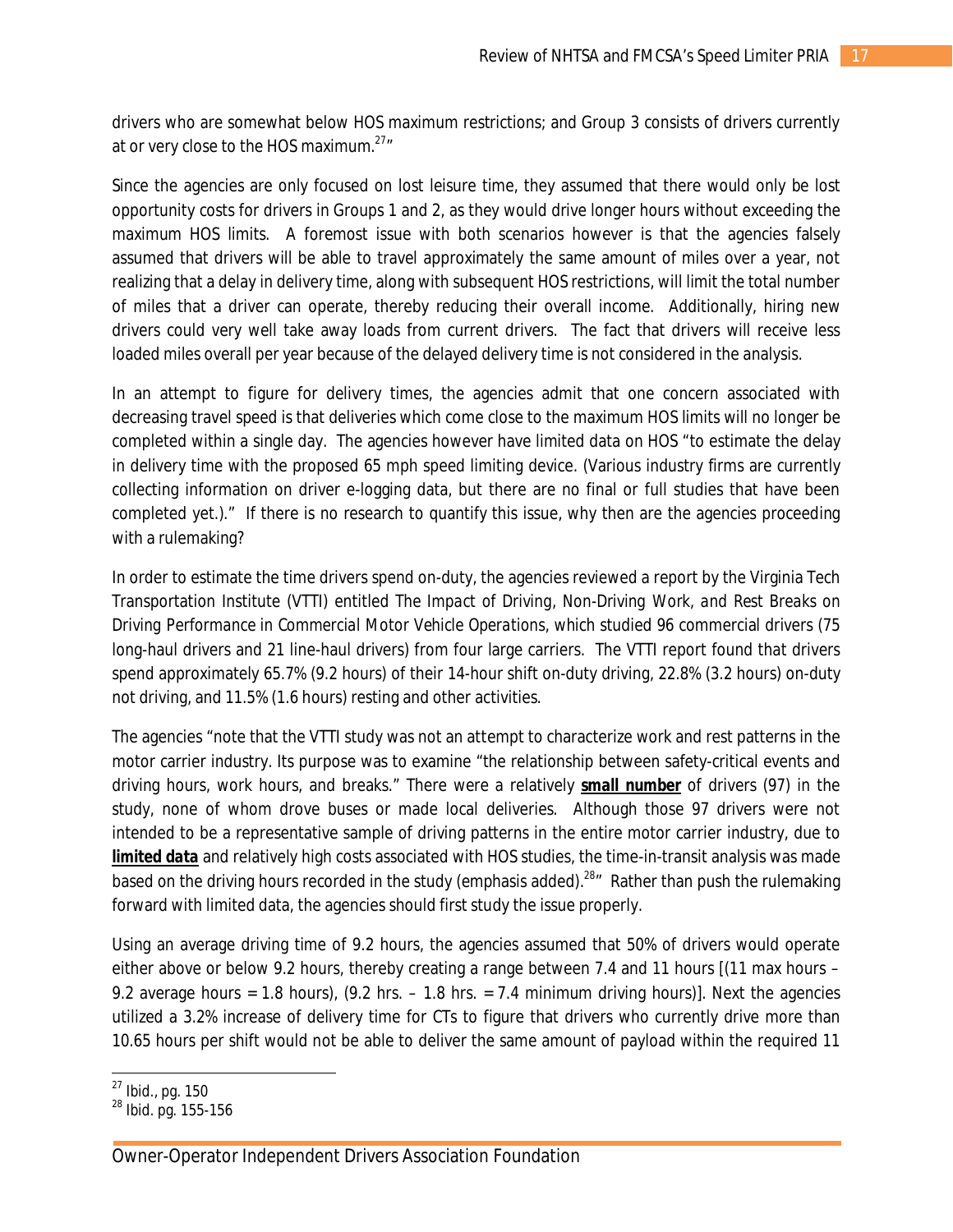hours of driving [11/(1+0.032) = 10.65 hours rounded]. Utilizing a triangular distribution as a proxy for HOS due to the lack of a standard deviation, the agencies estimated that only 2% of CMV drivers would not be able to deliver the same amount of payload within the maximum HOS limits. Nevertheless, there are many more variables attributed to the number of hours available to drive in any given day, including parking, detention time, etc.

Under scenario 1, the agencies estimated that new drivers would be needed to cover 0.5 million hours (40 million hours in delay in deliver time x 70% amount of freight hauled by large carriers = 28 million hours, 28 million hours x 2% of drivers who could not complete a load within one day = 0.5 million hours needed). Thus the lost opportunity cost for CT drivers employed by large carriers was estimated to be \$309 million with 65 mph speed limiting devices with a discount of 7% and \$481 million with no discount (28 million hours – 0.5 million hours = 27.5 million hours, 27.5 million hours x \$17.50 lost opportunity cost = \$481M, \$309 at 7% and \$389 at 3%). Inventory cost was \$6 million discounted at 7% (28 million hours of delay in deliver time x \$0.33 inventory cost/hr = \$9.23M, \$6 at 7% and \$7 at 3%).

In contrast to large carriers, the agencies correctly recognized that small trucking companies and owneroperators will not be able to hire additional drivers due to limited resources. The agencies falsely assumed however that the only cost to drivers employed by small carriers and owner-operators would be lost opportunity costs associated with less leisure time due to driving more hours. Again, the missed opportunity of loads and loaded miles will reduce the bottom line of owner-operators and small businesses.

For a 65 mph speed limiter, the agencies estimated that the total delay in delivery time for small carriers and owner-operators would be 12 million hours (1,289.796 million hrs. with a 65 mph speed limiter – 1,249.841 million hours with the baseline = 40 million hours (39.95 million hours x 30% VMT by small trucking company = 12 million hours). Utilizing the previous estimates that 2% of drivers would exceed the maximum HOS and a 3.2% delay in delivery time, the agencies concluded that 0.2 million hours would need to be absorbed by large carriers hiring new drivers since small companies lack the necessary resources (40 million hours x 30% = 12 million hours, 12 million hours x 2% = 0.2 million hours, rounded). The total lost opportunity cost for small trucking companies and owner-operators was estimated to be \$132 million with 65 mph speed limiters, discounted at 7% for the delay in delivery time (12 million hours – 0.2 million hours = 11.8 million hours, 11.8 million hours x \$17.50 = \$206M, \$132M at 7% and \$167M at 3%, rounded). Excluding the costs associated with new drivers (transfer costs), the total lost opportunity cost for large and small businesses was estimated to be \$449 million discounted at 7%, while the total cost for scenario 1 was \$471 at 7%.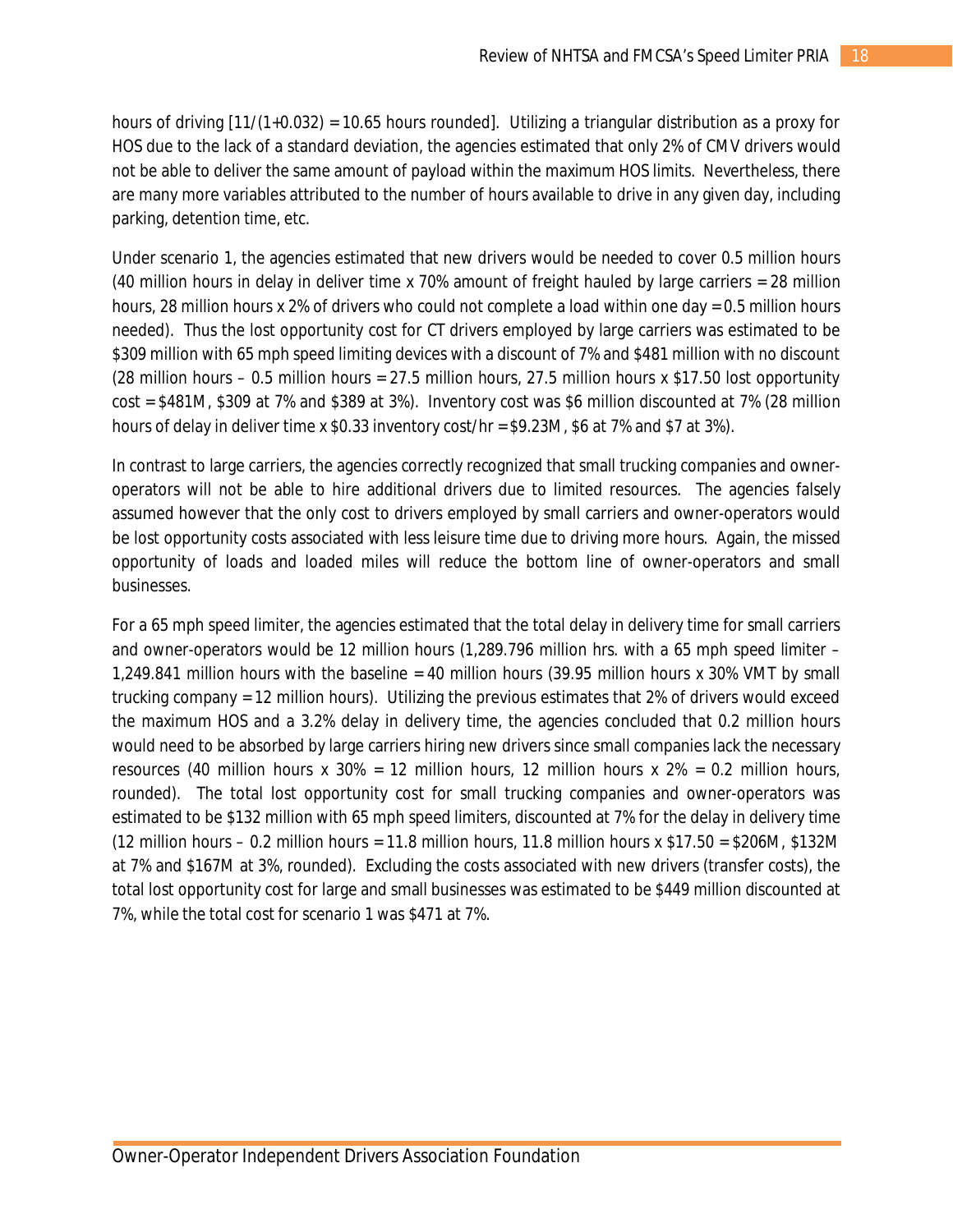| Scenario 1, CT                                 |          | Not discounted |          | discounted at 7% |        |       |  |
|------------------------------------------------|----------|----------------|----------|------------------|--------|-------|--|
|                                                | Large    | <b>Small</b>   | total    | Large            | Small  | total |  |
| (Lost opportunity cost, current drivers)       | \$480.68 | \$206.00       | \$686.68 | \$309            | \$132  | \$441 |  |
| (Lost opportunity cost, new drivers)           | \$8.78   | \$3.77         | \$12.54  | \$5.64           | \$2.42 | \$8   |  |
| (Cost to hire new drivers)                     | \$22.37  | \$0            | \$22.37  | \$14             | \$0    | \$14  |  |
| (Inventory cost)                               | \$9.22   | \$3.96         | \$13.18  | \$6              | \$3    | \$8   |  |
| <b>Total</b>                                   |          |                | \$722.23 |                  |        | \$471 |  |
| <b>Total lost opportunity cost</b>             |          |                |          |                  |        |       |  |
| <b>Total Societal Cost</b>                     |          |                |          |                  |        |       |  |
| Total Fleet cost without inventory cost, at 7% |          |                |          |                  |        |       |  |
| Total Fleet cost with inventory cost, at 7%    |          |                |          |                  |        |       |  |

#### **Table 11: Overall cost for combination trucks (millions in 2013 dollars) for** *Scenario 1* **with 65 mph speed limiters**

#### **Scenario 2**

For the second scenario, it was assumed that drivers employed by large truck and bus companies will be paid the same amount of income despite the fewer miles driven. The agencies believed that these carriers will hire additional drivers to make up the difference in delivery capacity, thus drivers will receive the same wages. The potential costs associated with this scenario are therefore incurred by the motor carriers. The agencies used their estimate of \$31.12 per hour for current driver wages (wages plus fringe benefits) in order to figure the cost of the rule for fleets. The agencies thus assumed that impacts on current drivers would be insignificant, not realizing that the hiring of additional drivers to cover the delay in delivery will likely reduce their number of overall miles.

The total combined transfer and opportunity cost was estimated at \$1,021 million at 7% for scenario 2 with 65-mph speed limiters. The total cost included \$564 million for new drivers with \$31.25 hourly wage plus fringe benefits (transfer cost), \$449 million for lost opportunity costs, and \$8 million for inventory. Although not directly stated, Scenario 2 would add a significant number of trucks and drivers onto the roads in order to cover the delay in delivery goods. This would add to the congestion on the highways and negatively impact both safety and the environment.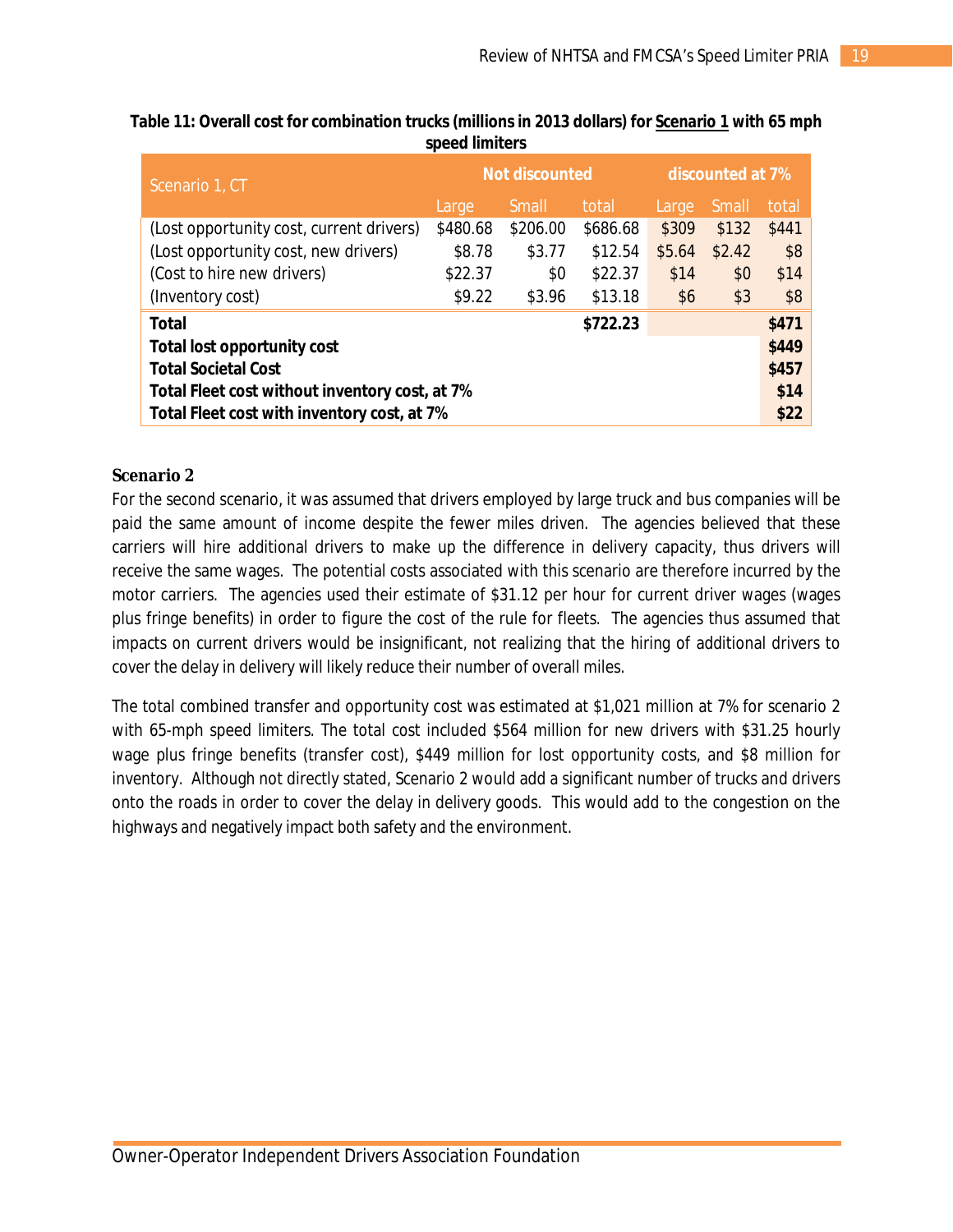|                                                |          | <b>Not discounted</b> |            | discounted at 7% |       |              |  |
|------------------------------------------------|----------|-----------------------|------------|------------------|-------|--------------|--|
| Scenario 2, CT                                 | Large    | Small                 | Total      | Large            | Small | <b>Total</b> |  |
| (Lost opportunity cost, current drivers)       | \$0.00   | \$206.00              | \$206.00   | \$0              | \$132 | \$132        |  |
| (Lost opportunity cost, new drivers)           | \$0.00   | \$493.23              | \$493.23   | \$0              | \$317 | \$317        |  |
| (Cost to hire new drivers)                     | \$877.18 | \$0                   | \$877.18   | \$563.76         | \$0   | \$564        |  |
| (Inventory cost)                               | \$9.22   | \$3.96                | \$13.18    | \$6              | \$3   | \$8          |  |
| <b>Total</b>                                   |          |                       | \$1,589.59 |                  |       | \$1,021      |  |
| <b>Total lost opportunity cost</b>             |          |                       |            |                  |       |              |  |
| <b>Total Societal Cost</b>                     |          |                       |            |                  |       |              |  |
| Total Fleet cost without inventory cost, at 7% |          |                       |            |                  |       |              |  |
| Total Fleet cost with inventory cost, at 7%    |          |                       |            |                  |       |              |  |

#### **Table 12: Overall cost for combination trucks (millions in 2013 dollars) for** *Scenario 2* **with 65 mph speed limiters**

For the two scenarios however, the agencies believed that scenario 1 was more likely because in their view it represented the current business model. OOFI questions the reasoning behind the selection of scenario 1 as neither scenario is more representative of the industry than the other. It appears instead that scenario 1 requires less analysis on the safety and environmental impacts of placing more drivers and trucks onto the nation's highways.

#### **Table 13: Societal and Inventory Costs associated with the delay in delivery time with 65 mph speed limiter (millions in 2013)**

| Cost                       |          |          |         | <b>SUT</b> |         | <b>Bus</b> |          | Total    |  |
|----------------------------|----------|----------|---------|------------|---------|------------|----------|----------|--|
|                            | 3%       | 7%\      | 3%      | 7%         | 3%      | 7%         | 3%       | 7%       |  |
| Opportunity cost           | \$566.00 | \$449.40 | \$66.00 | \$52.40    | \$15.90 | \$12.60    | \$647.80 | \$514.40 |  |
| Inventory cost             | \$10.70  | \$8.50   | \$0.90  | \$0.70     | \$0     | \$0        | \$11.60  | \$9.20   |  |
| <b>Total Societal cost</b> | \$576.70 | \$457.90 | \$66.90 | \$53.10    | \$15.90 | \$12.60    | \$659.40 | \$523.60 |  |

# **Impacts on CMV Driver Employment**

In order to estimate the number of new drivers necessary to cover the delay in delivery time, the agencies divided the cost to hire additional drivers by the Bureau of Labor Statistics average annual income for truck drivers, which was \$40,940. Although the cost to hire new drivers was estimated at \$14 million (discounted at 7%) for Scenario 1 and \$564 million for Scenario 2, the agencies stated that the cost for additional drivers ranged from \$16.4 million to \$151 million. They therefore estimated that CT carriers would need to hire approximately 4,000 new drivers (lower range of 400 (\$16.4 million  $\div$  $$40,940 = 400$ ) and upper range of 3,688 (\$151 million  $\div$  \$40,940 = 3,688), and that speed limiters would increase employment by 0.3% (3,688 new drivers  $\div$  1.5 million CT drivers = 0.3%).

If the agencies were to utilize their figures from their Cost chapter however, the number of additional drivers required would be 13,776 (\$564 million ÷ \$40,940 = 13,776).<sup>29</sup> FMCSA has estimated in previous

 $\overline{a}$  $^{29}$  In the agencies calculations that utilized the figure from Scenario 2, thus OOF did likewise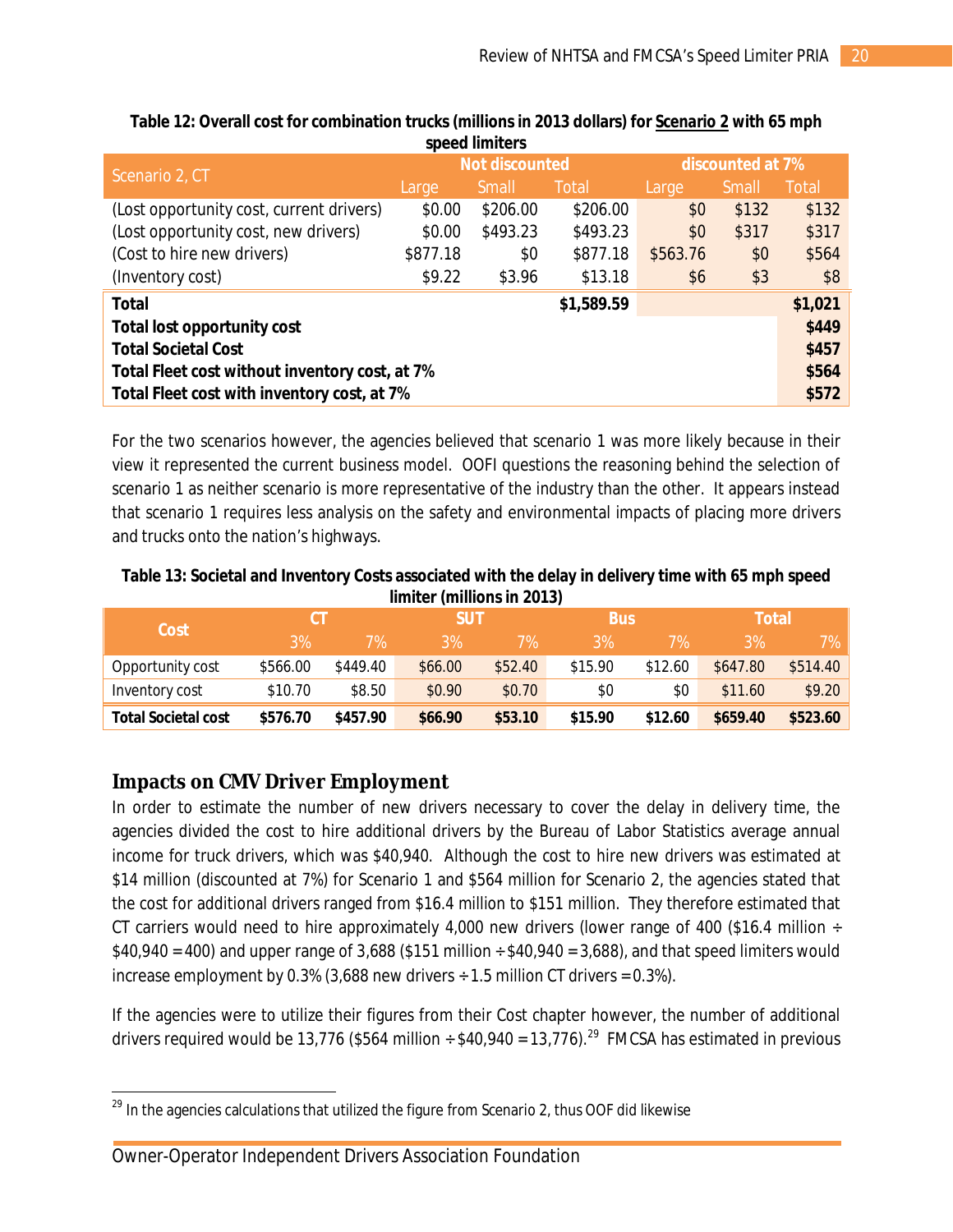rulemakings that the ratio between drivers and trucks is roughly 1:1, hence this proposal would add at least 13,776 more trucks on the nations roadways.

#### **Small Businesses**

The agencies do not expect that small carriers and owner-operators will be able to compensate for the effects of the rule and that they will lose loads as a result. The agencies believe instead that larger trucking companies will absorb the additional cargo with their reserve capacity of trucks.

To estimate the economic impact for a substantial number of small businesses, two factors were considered, (1) delay in delivery time and (2) competitiveness. As small carriers represent 90% of the trucking industry, the agencies believe that small businesses and owner-operators would be unable to compensate for the delay in delivery time if a speed limiting device is required. The agencies assumed through *anecdotal* information that owner-operators traveled 30% of the VMT by truck drivers (81,778 million miles x 30% = 24,533 million miles) and earn \$0.42 a mile in profit, meaning after all expenses. For the small business impact analysis, it was assumed that owner-operators drive the same amount of hours as company drivers and that 2% of owner-operators would not be able to deliver the same amount of payload within the required 11 hours of driving similar to the delay in delivery time estimates used earlier in the PRIA. The agencies therefore only estimated costs for the 2% who would not be able to complete their delivery and thereby overlooked the fact that the number of loaded miles would decrease for owner-operators overall because of the delay in delivery times.

The agencies anticipated that some owner-operators would become independent contractors (leasedon owner-operators) who the agencies believe earn \$0.32 per mile. It was then estimated that small businesses would lose \$44 million in labor income if 100% of owner-operators became independent contractors (24,533 million miles x  $2\% = 440$  million miles, 440 million miles x \$0.42/mile = \$185M, whereas 440 million miles x \$0.32/mile = \$141M, \$185M - \$141M = \$44M).

| Vehicle type             | <b>Potential loss</b> |
|--------------------------|-----------------------|
| <b>Combination truck</b> | \$44                  |
| Sing unit truck          | \$6                   |
| <b>Buses</b>             | \$5                   |
| <b>Total</b>             | \$54                  |

**Table 14: Loss of owner-operator labor income with 65 mph speed limiters (in \$ millions in 2013)**

Interestingly, while attempting to measure competitiveness costs by utilizing a Canadian study, the agencies noted that if the travel speed was reduced from 70 mph to 65 mph truck drivers would experience a 6.5% decrease in labor income. This is in direct contrast with most of the PRIA where it was assumed that despite the increase in hours driven, drivers would receive the same amount of income.

It is also important to note that the agencies expect that some small trucking carriers will *not* be profitable with speed limiting devices and thereby will lose some of their market share to large carriers. While large carriers expand their market share and profit, the agencies believe that owner-operators will simply be able to work for large companies at a reduced income. The agencies also assumed that speed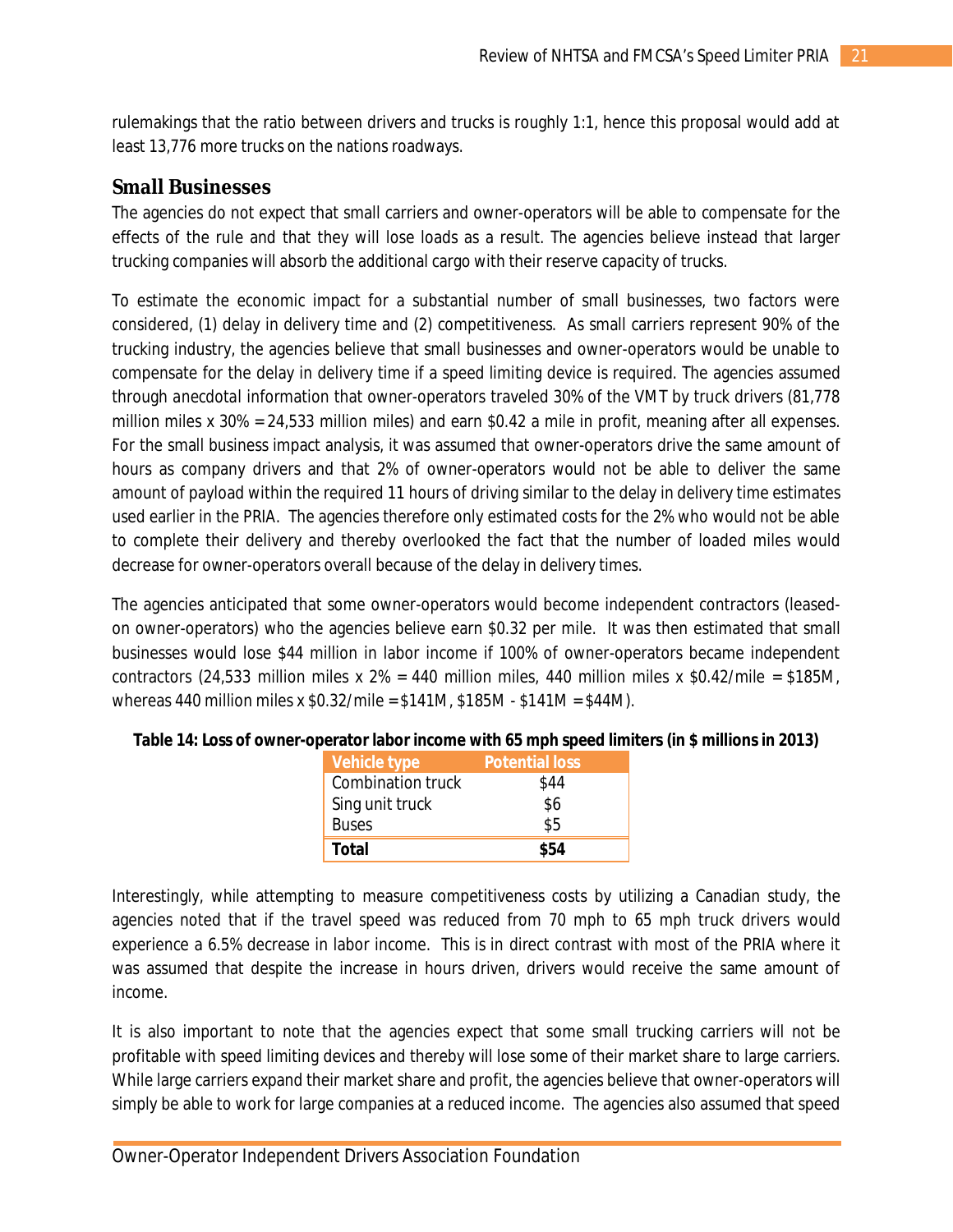limiters will force owner-operators to drive less miles because of the decrease in speed, thus further reducing their income.

#### **Fuel Savings for Small Business**

The savings from a speed limiting device are small for a single truck owner and are very sensitive to actual fuel costs. According to the agencies, a 2013 CT traveled 68,155 miles on average and received an average hourly rate of \$20.80. If the speed for a single truck was therefore decreased from 70 to 65 mph, moving goods would take 27 hours longer each year costing the driver \$542. The cost however would be theoretically offset by saving 196 gallons of fuel. The price of fuel therefore is essential in determining if the rule would be financially beneficial, anything less than \$2.77 per gallon would generate a negative benefit. "Given that the cost savings that can be achieved by the use of a speed limiter are small relative to the total cost of operation, and that these cost savings fluctuate based on the price of fuel, voluntarily utilizing a speed limiter for a small fleet *may not* be an advisable choice for fleet managers based on cost alone (emphasis added). $^{30}$  And yet the agencies are mandating the use of speed limiters that could be economically inviable for small motor carriers who represent 90% to 96% of the trucking industry.

#### **Cost-Effectiveness**

According to the Office of Management and Budget guidelines, agencies are required to perform both a cost effectiveness and benefit-cost analysis when considering a proposed rule. The Cost effectiveness analysis (CEA) compares the associated costs with the projected outcomes, or effects, of a rule, whereas a benefit-cost analysis assigns a monetary value to the measure of the effect. During the CEA, the agencies attempted to address the question, "If it is in the industry's best interest to adopt speed limiters, why don't they all do so voluntarily,  $31\pi$  by examining how fuel and labor costs affect an individual truck operators' decision making process. The agencies approached the question by assuming that fuel savings will result if a heavy vehicle is limited "above or equal to the vehicles' optimal speed for fuel efficiency.<sup>32</sup><sup>*m*</sup> The optimal speed for fuel efficiency however was never examined while estimating the fuel savings associated with the proposed rule.

After determining that the fuel savings would exceed the fuel and labor costs, the agencies presented three reasons why motor carriers do not voluntarily equip their trucks with speed limiters, of which none of them reflect reality. (1) Regional and other variations in fuel and labor prices may make using speed limiters more profitable to some fleets than others; (2) the savings resulting from speed limiters are small for a single vehicle relative to its total operating cost and are sensitive to unpredictable future changes in fuel prices; and (3) operators may not know precisely how much money they can save from driving slower.<sup>33</sup> The agencies interestingly stated that they are seeking comment on each explanation and other plausible explanations which they did not identify for the purpose of discussing the possibility that the agencies' estimated fuel savings were incorrect.

 $\overline{a}$ 

 $^{30}$  Ibid., pg. 190

<sup>31</sup> Ibid., pg. 185

 $32$  Ibid

<sup>33</sup> Ibid., pg. 187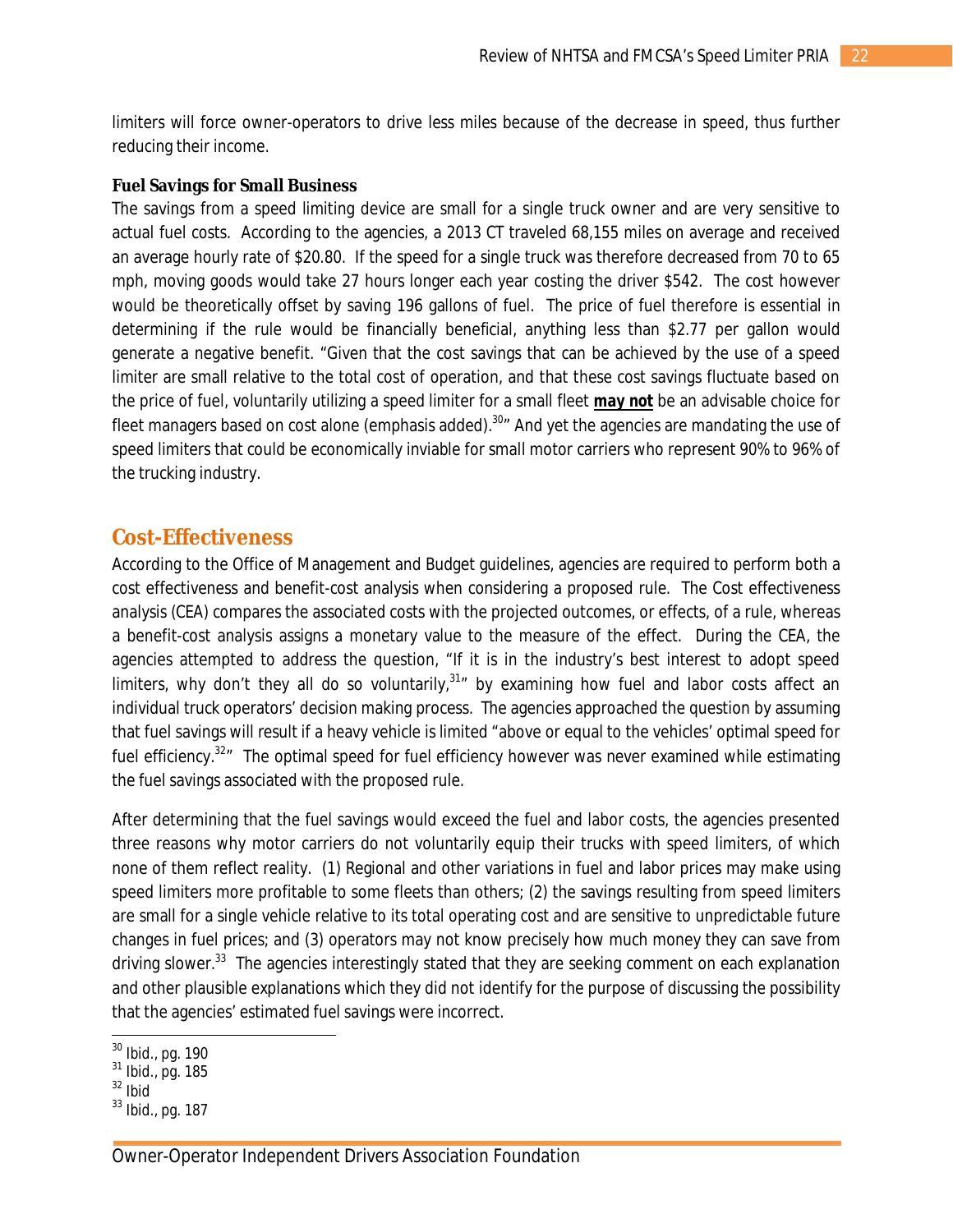While giving further explanation on Reason 1, the agencies note that if the hourly wages were increased to match those of the more experienced drivers, which are in the  $90<sup>th</sup>$  percentile (\$29.81), then the trucking fleets would experience a negative net benefit of \$129 million.

Though the agencies did not mention that their calculations concerning fuel savings and additional labor costs were uncertain in their respective chapters, they did speak of this fact during the CEA, stating that "Although most firms have voluntarily adopted speed limiters, data limitations inhibit our ability to precisely determine the overall impact on the industry. Our estimates often rely on data and assumptions that are less specific *than would be ideal*…Were such data available, we might find that speed limiters were either more or *less* cost-beneficial than we currently estimate (emphasis added). 34"

During the CEA, the agencies stated that "One limitation in the data supporting this analysis is that there is little information about the percentage of trucks that are speed limited, and the speeds existing speed limiters are set to. Thus, we can only theorize on why some trucks are using speed limiters and some trucks are not. <sup>35</sup>" Other limitations included:

- The imprecise valuation of fuel savings
- Uncertainty inherent in predicting future price of fuel
- Estimates of amount of fuel saved from the use of speed limiters may be too high
- Valuation of delay may be too low
- Either or both valuations of drivers' time or freight inventory cost could be incorrect
- The analysis aggregates the benefits and costs of all operators, including those who use speed limiters
- Fuel savings and labor estimates were derived upon estimated national averages instead of regional variations which could result in either or both overestimating the fuel savings or underestimating the labor costs of the rule
- A speed limiter standard that cannot vary with changing fuel and or labor prices could be either less or more cost-effective that the agencies measured.

# **Alternatives**

Pursuant to the Regulatory Flexibility Act, agencies are required to prepare an initial regulatory flexibility analysis (IRFA) which contains six separate requirements, one of which is to describe "any significant alternatives to the proposed rule which accomplish the stated objectives of applicable statutes and which minimize any significant economic impact of the proposed rule on small entities." However, the only alternatives which the agencies considered were the various speed limit settings of 60, 65, or 68 mph and the potential feasibility to limit the speed of a heavy vehicle to the posted speed limit of the road through a global positioning system, vision system, vehicle to infrastructure communication, or other types of autonomous technology.

 $\overline{\phantom{a}}$  $34$  Ibid., pg. 191

<sup>35</sup> Ibid., pg. 192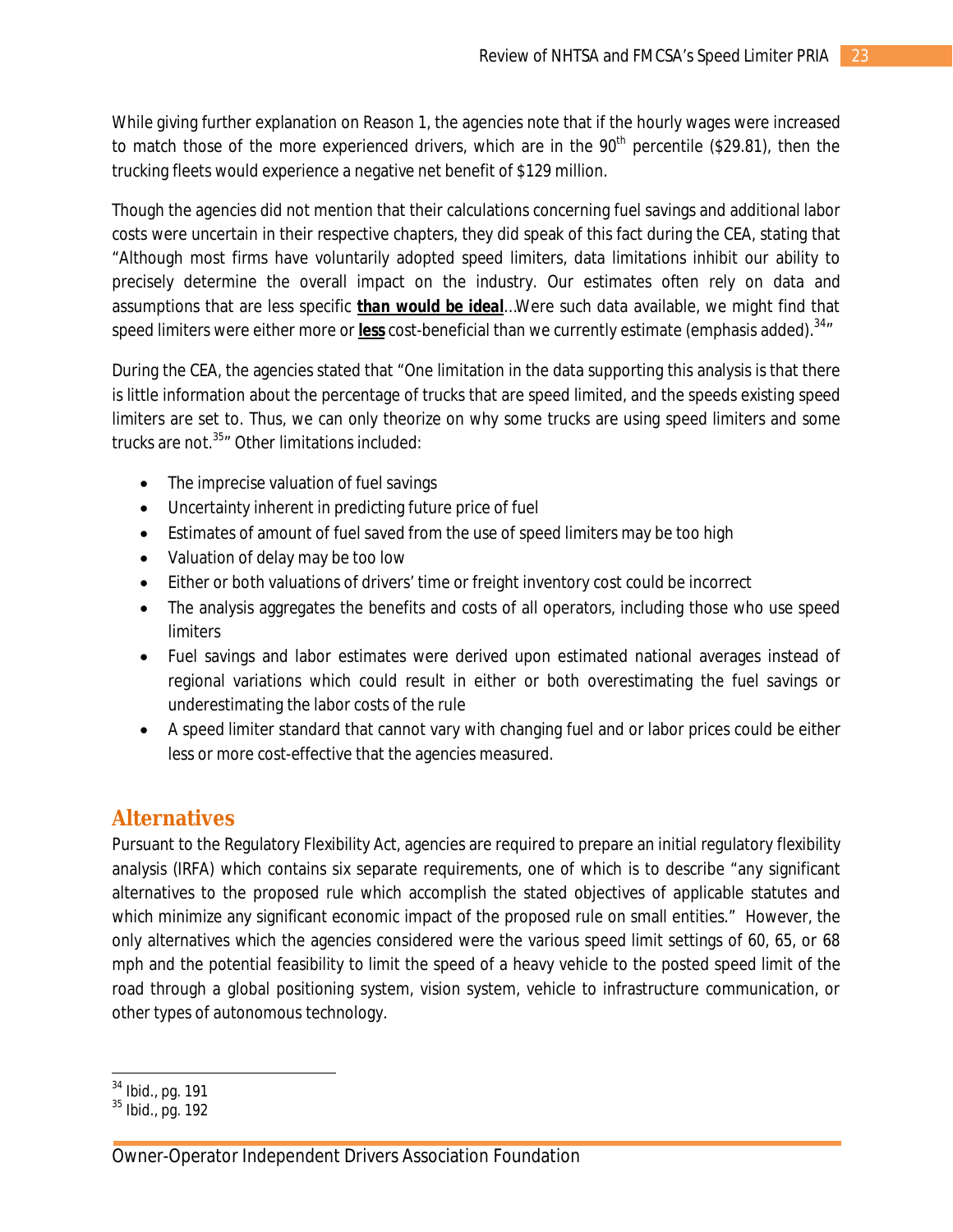The agencies also announced that they are seeking comments on the possibility of allowing GPS-based speed limiters that adjust to the actual speed limits on the roads to be used as an alternative means of compliance if conventional speed limiters are required.

#### **Retrofit**

The agencies estimated that there are currently 2 million heavy vehicles that were manufactured in 1992 and later years that are still in use today which can be retrofitted with an ECU, and that 40% of these do not have speed limiting devices. While the agencies give no citation or explanation as to why they believe that 40% do not have speed limiters, they estimated that it would cost \$2,000 per unit to retrofit a heavy vehicle with a speed limiting device. It was therefore estimated that retrofitting these vehicles would add over \$3 billion in societal costs discounted at 7%.

# **Effect of Speed Limiting Devices**

As part of the PRIA, the agencies conducted a literature review of several studies concerning the effects of differential speed limits on safety. Although the studies generally concluded that the lowest probability of a crash occurring is when all vehicles are traveling near the median speed, the agencies choice to utilize the findings of the West and Dunn study, titled *Speed and Accident Volume II*, because they "*believe* that it provides a reasonable basis *for the conclusion* that limiting the speed of heavy vehicles to 65 mph or higher would not increase the probability of being involved with a crash (emphasis added).<sup>36</sup>" In other words, the study gave the agencies the answer that they were searching for, namely that speed differentials do not increase the risk for a crash.

The West and Dunn study collected data on a state highway in Indiana with speed limits between 40 and 50 mph. While the research did find a U-shaped relationship between speed deviation and crashes, similar to studies conducted by Solomon, Garber and Gadiraju, Cirillo, and NHTSA,<sup>37</sup> found that the crash risk was greatest for vehicles traveling more than 15 miles above or below the average speed.<sup>38</sup> After excluding slow turning maneuvers (e.g., turning into or out of traffic) from the analysis,<sup>39</sup> the crash involvement rate was found to be approximately the same for high and low speed deviations.<sup>40</sup> Therefore, after a maneuver that occurs in everyday highway type situations was removed, the speed deviations did not have as much of an effect. The agencies fail to mention this fact in the PRIA.

 $\overline{a}$ 

 $36$  PRIA, pg. 25

<sup>37</sup> David Solomon, *Accidents on main rural highways related to speed, driver, and vehicle*, U.S. Department of Commerce/Bureau of Public Roads (1964); Garber and Gadiraju, *Speed Variance and its Influence on Accidents*, AAA Foundation for Traffic Safety (1988); N.J. Garber and R. Gadiraju, *Impact of Differential Speed Limits on Highway Speeds and Accidents*, Department of Civil Engineering, University of Virginia (1991); Cirillo, *Interstate System Accident Research Study II, Interim Report II*, US DOT (1968); *Commercial Motor Vehicle Speed Safety*, NHTSA (1991).

<sup>&</sup>lt;sup>38</sup> Relation of Speed and Speed Limits to Crashes, pg. 8

<sup>39</sup> Gates et al., *Differential Speed Limits on Two-Lane Rural Highways in Montana,* Montana Department of Transportation (2016), pg. 16

<sup>40</sup> <https://trid.trb.org/view.aspx?id=117002>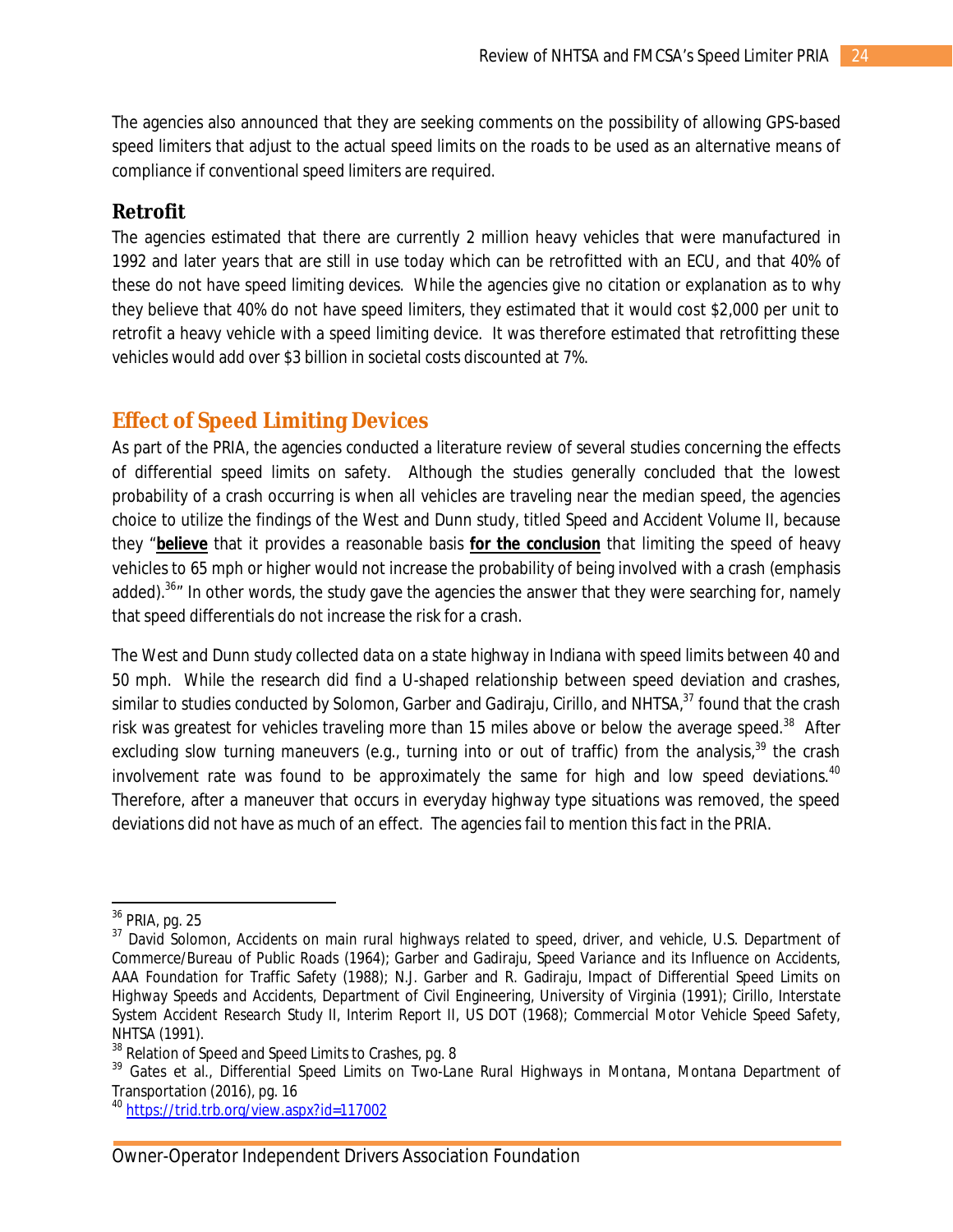The agencies also utilized the Johnson and Pawar study to demonstrate that a 65 mph speed limiting device will create speed differentials between cars and trucks less than 10-mph. This conclusion however was based on travel speed data on the Cherokee turnpike in Oklahoma, where there is a uniform speed limit (USL) of 75 mph. The authors of the study wrote that "it should be noted that the sample size for this site was lower than the sites in the other states due to a much lower traffic volume. In addition, the proportion of trucks was lower.<sup>41</sup><sup>n</sup> The agencies also failed to mention that "a computer simulation used in this study indicated that, for the interstate with posted differential speed limits of 65/55 mph, the number of interactions for a truck traveling at the speed limit (55 mph) would be more than four times the number of interactions for a truck traveling at mean traffic speed.<sup>42</sup>

The agencies also quoted from the Idaho Department of Transportation study on differential speed limits (DSL) which found that a change from USL to DSL did not increase crashes. Nevertheless, this study stated that other factors and safety improvements, such as the installation of rumble strips, might have contributed to the overall declining crash rate. Although the study claimed that DSL policy favorably affected highway safety, it also stated that the speed differential had the potential to increase crash rates. The research team indicated that there were some important factors to consider while evaluating the conclusions of this study. First, it is important to note that the study only compared two months' worth of speed data in each year from 1992 to 2011. Second, the speed and volume data was gathered from sixteen sites and only three sites were available to collect data before the DSL policy implementation in 1998. Third, the study focused on only rural interstate highways only, which does not reflect or represent all of Idaho's DSL affected highways. Fourth, the report categorized passenger cars and large trucks by length, but did not differentiate between the two in the data analysis.

The agencies also examined research conducted by the Virginia Transportation Research Council entitled *The Safety Effects of Differential Speed Limits on Rural Interstate Highways* which studied a small number of states with varying speed limit policies, meaning DSL and USL. The study concluded that no safety effects of DSL as compared with USL were observed. The report however included a number of limitations, including: $43$ 

- 1. The sample size varied by state which questioned the representativeness of certain results (Missouri had three sites compared to 556 sites for Arizona).
- 2. The investigator could not control site selection as it was based on how individual states set up their individual speed monitoring programs.
- 3. Some of the durations in the study were relatively short.
- 4. The rural interstates were analyzed at an annual level of detail without stratification by time period or season.
- 5. The authors were not able to obtain speeds by vehicle type (passenger cars and trucks).
- 6. Comparison groups were imperfect as they were composed of different roadways and different states.

 $\overline{a}$ 

<sup>&</sup>lt;sup>41</sup> Johnson and Pawar, pg. 84.

<sup>&</sup>lt;sup>42</sup> Ibid., pg. 125.

<sup>43</sup> Garber et al., *Safety Effects of Differential Speed Limits on Rural Interstate Highways*, FHWA (2005) pg. 46-47.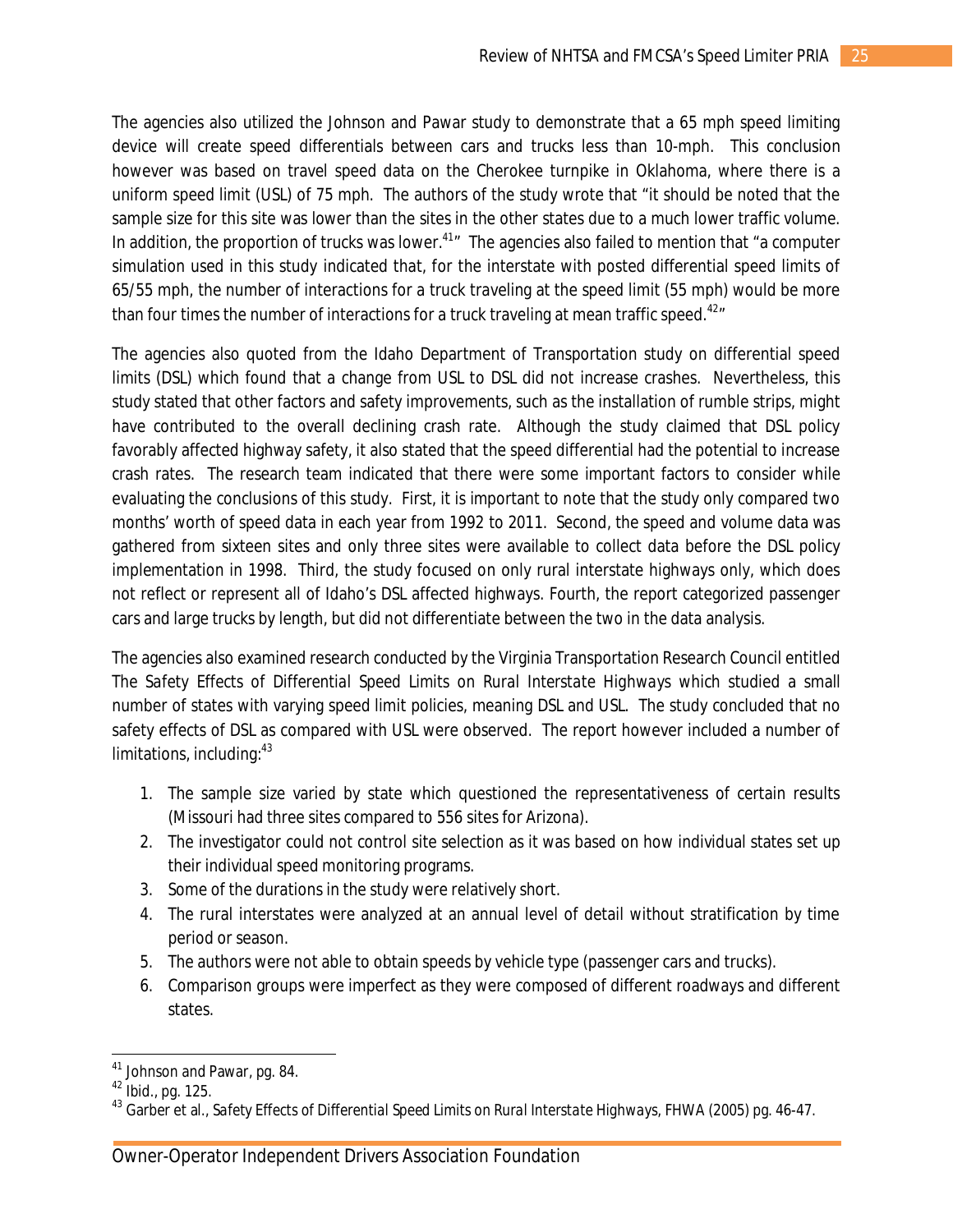- 7. Specific speeds often not available on every section of interstate that was a segment in the crash analysis.
- 8. Possibility of regression to mean bias.
- 9. The crash estimation model used only two variables, average annual daily traffic and section length.
- 10. The sample size used in the statistical tests associated with the speed analysis were defined as the number of speed monitoring sites rather than the number of vehicles at all of the sites combined.

While no effects were observed in the Virginia Transportation Research Council report, other studies have yielded different results. For example, Council, Duncan and Khattack in 1998 found that for rearend collisions between cars and trucks a high speed differential actually increased the severity of the crash.<sup>44</sup> Another study which compared collision rates between Virginia, a DSL state, and West Virginia, a USL state, showed relatively more rear-end crashes in Virginia, suggesting that the DSL might have a negative impact on safety.<sup>45</sup> Hall and Dickinson demonstrated in 1974 that speed differences contributed to crashes, primarily rear-end and lane change collisions.<sup>46</sup> According to a study by Aarts and Van Schagen, "Larger differences in speed between vehicles are related to a higher crash rate. Without exception, a vehicle that moved (much) faster than other traffic around it, had a higher crash rate. $47''$ 

Ultimately, the agencies chose not to include an estimate of crashes avoided and to only estimate the safety benefits associated with reducing crash severity due to the difficulty in projecting the effect of speed limiters on crash risk.

# **Conclusion**

It is evident throughout the PRIA that the agencies' calculations and estimates are ripe with limitations as even the analysis states that "the agency's estimates have several limitations,<sup>48</sup>" the primary of which being that "the agency does not have real world data on travel speeds at the time of a crash, which necessitates simulations, of crash travel speeds." The agencies further confessed that the two approaches utilized in their simulations "have *significant* limitations. In both cases, the agency relies on travel speed data from a **small non-representative** sample of roads (emphasis added).<sup>49</sup>" With such a plethora of flaws and limitations OOFI questions how the agencies can accurately predict the effects of a speed limiter mandate. The following list is a summary of both the stated and unstated limitations found in the agencies' preliminary regulatory impact analysis:

 $\overline{\phantom{a}}$ 

<sup>&</sup>lt;sup>44</sup> Council et al., "Applying the Ordered Probit Model to Injury Severity in Truck-Passenger Car Rear-end Collisions," Transportation Research Board (1998).

<sup>45</sup> N.J. Garber and R. Gadiraju, *Impact of Differential Speed Limits on Highway Speeds and Accidents*, Department of Civil Engineering, University of Virginia (1991)

<sup>46</sup> J.W. Hall and L.V. Dickinson, *An Operational Evaluation of Truck Speeds on Interstate Highways*, Department of Civil Engineering, University of Maryland (1974).

<sup>47</sup> <http://www.sciencedirect.com/science/article/pii/S0001457505001247>

<sup>48</sup> PRIA Ibid., pg. 35

 $49$  Ibid.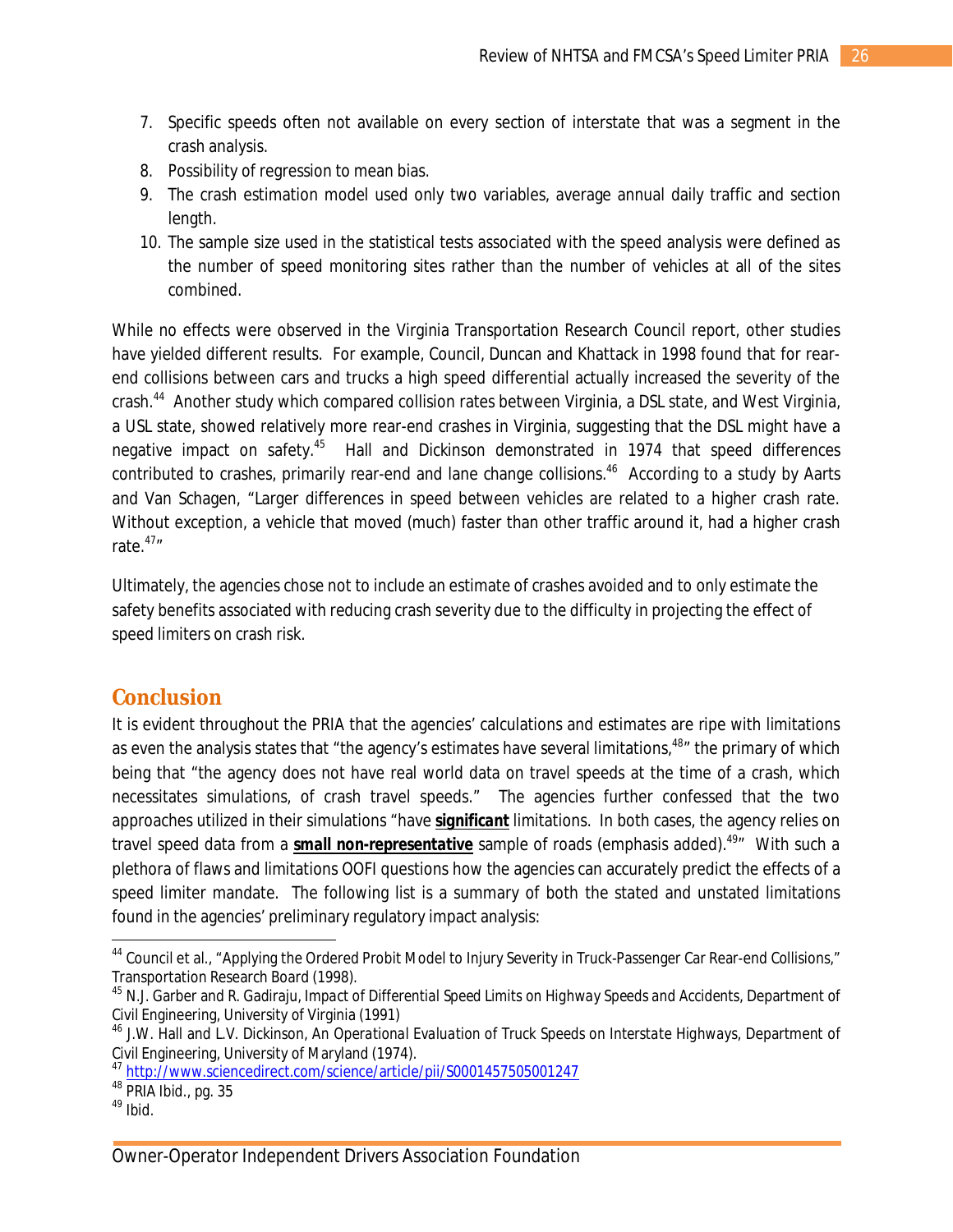*Benefits*

- Lack of real world data on the travel speeds of heavy vehicles prior to a crash.
- Small non-representative samples of observed travel speeds.
- Utilizing both FARS and GES databases together in calculations despite the differences in variables and interpretations.
- Utilizing the ratio of prevented injuries based on the estimated benefits of enhanced brakes in CT crashes to determine the number of property damage only vehicle involvements and injuries prevented.
- The agencies did not know which crashes in their baseline involved heavy vehicles which were already speed limited.
- For the safety benefit analysis, the agencies assumed that all vehicles traveling above the speed setting would be limited to that said speed setting, but this does not take into account heavy vehicles traveling downhill.
- While estimating the safety benefits for single-unit trucks and buses, the agencies utilized nonstatistically significant findings. For buses in particular, the agencies "do not have a high degree of confidence the estimated number of lives saved (about one life) can be realized with a 65 mph speed limiter.<sup>50</sup>
- In order to generate the safety benefit estimate for buses, the agencies utilized the travel speed of trucks as a proxy for large buses as they did not have the same type of observational travel speed data to supplement the missing travel speeds.
- The agencies did not have actual travel data at each posted speed limit, so in order to calculate the fuel economy savings, the agencies assumed that the number of crashes on roads with a certain speed limit was an appropriate proxy for travel volume to estimate VMT. Therefore, similar to estimating the safety benefits without the true travel speed of the heavy vehicles, the agencies did not have the real-world data needed to calculate an appropriate estimate, as they did not know the VMT for each posted speed limit.
- The agencies estimated as part of the fuel economy savings, that 95% of crashes occur at a posted speed limit of 55 mph to 75 mph. FARS data however refutes this statement by indicating that in 2015, 80% of fatal crashes in which the travel speed was recorded occurred below 55 mph.

*Costs*

- While attempting to figure for costs associated with a particular speed limit setting, the agencies noted that they did not have real world travel distance distribution data, and therefore they had to assume that the travel distance was the same with respect to travel speeds.
- The agencies did not include the possibility of lost loads due to a delay in delivery time and thereby an overall annual loss of loaded miles. Instead, the agencies only seemed to focus on lost leisure time.
- The agencies note that drivers are losing wages because of the speed limiter proposal, and yet they do not figure this in the costs of the rule.

 $\overline{a}$ 

<sup>&</sup>lt;sup>50</sup> PRIA., pg. 91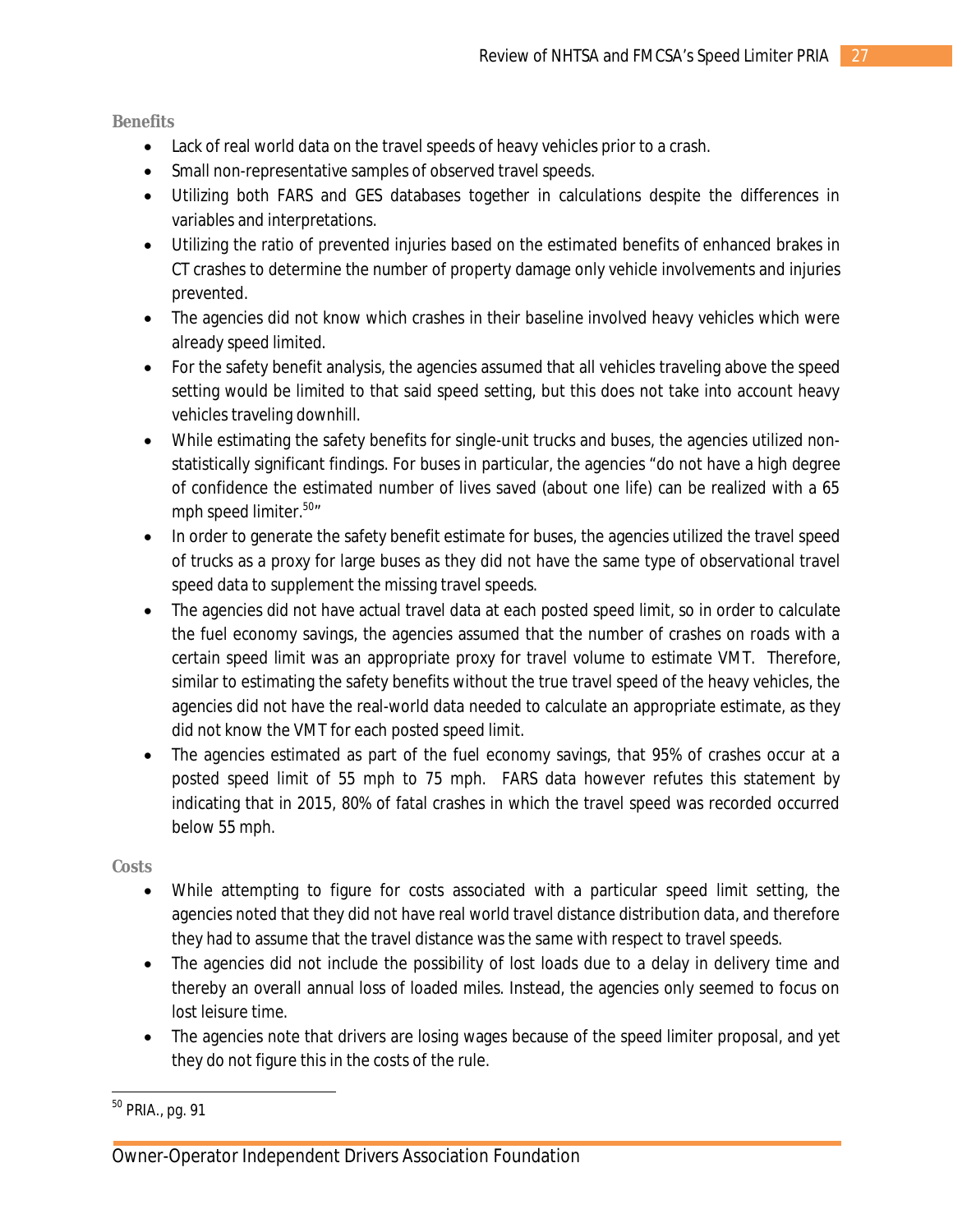A foremost issue with both scenarios in the Cost chapter is that the agencies falsely assumed that drivers will be able to travel the same amount of miles over a year, not realizing that a delay in delivery time, along with subsequent HOS restrictions, will limit the total number of miles that a driver can operate, thereby reducing their overall income. The fact that drivers will receive less loaded miles overall per year because of the delayed delivery time is not considered in the analysis.

#### *Cost-Effectiveness*

- The agencies stated that "One limitation in the data supporting this analysis is that there is little information about the percentage of trucks that are speed limited, and the speeds existing speed limiters are set to. Thus, we can only theorize on why some trucks are using speed limiters and some trucks are not.<sup>51</sup>″
- The agencies attempted to address the question, "If it is in the industry's best interest to adopt speed limiters, why don't they all do so voluntarily, $52<sup>m</sup>$  by examining how fuel and labor costs affect an individual truck operators' decision making process. The agencies approached the question by assuming that fuel savings will result if a heavy vehicle is limited "above or equal to the vehicles' optimal speed for fuel efficiency.<sup>53</sup><sup>*m*</sup> The optimal speed for fuel efficiency however was never examined while estimating the fuel savings associated with the proposed rule.
- The imprecise valuation of fuel savings.
- Uncertainty inherent in predicting future price of fuel.
- Estimates of amount of fuel saved from the use of speed limiters may be too high.
- Valuation of delay may be too low.
- Either or both valuations of drivers' time or freight inventory cost could be incorrect.
- The analysis aggregates the benefits and costs of all operators, including those who use speed limiters.
- Fuel savings and labor estimates were derived upon estimated national averages instead of regional variations which could result in either or both overestimating the fuel savings or underestimating the labor costs of the rule.
- A speed limiter standard that cannot vary with changing fuel and or labor prices could be either less or more cost-effective that the agencies measured.

After responding to petitions by the American Trucking Association and Road Safe America to require the mandatory installation of speed limiting devices on all trucks greater than 26,000 pounds, NHTSA published a notice on January 3, 2011 that the agency would initiate a rulemaking process. OOFI is appalled by the significant number of data gaps and limitations that are rampant throughout the current PRIA despite having a lead time of five years. It is evident that the agencies have struggled greatly in attempting to justify a rule which prevailing research has demonstrated will have a negative impact on safety. Rather than push a speed limiter rulemaking forward with such negligent and questionable

 $\overline{a}$ <sup>51</sup> PRIA, pg. 192

<sup>52</sup> Ibid., pg. 185

 $53$  Ibid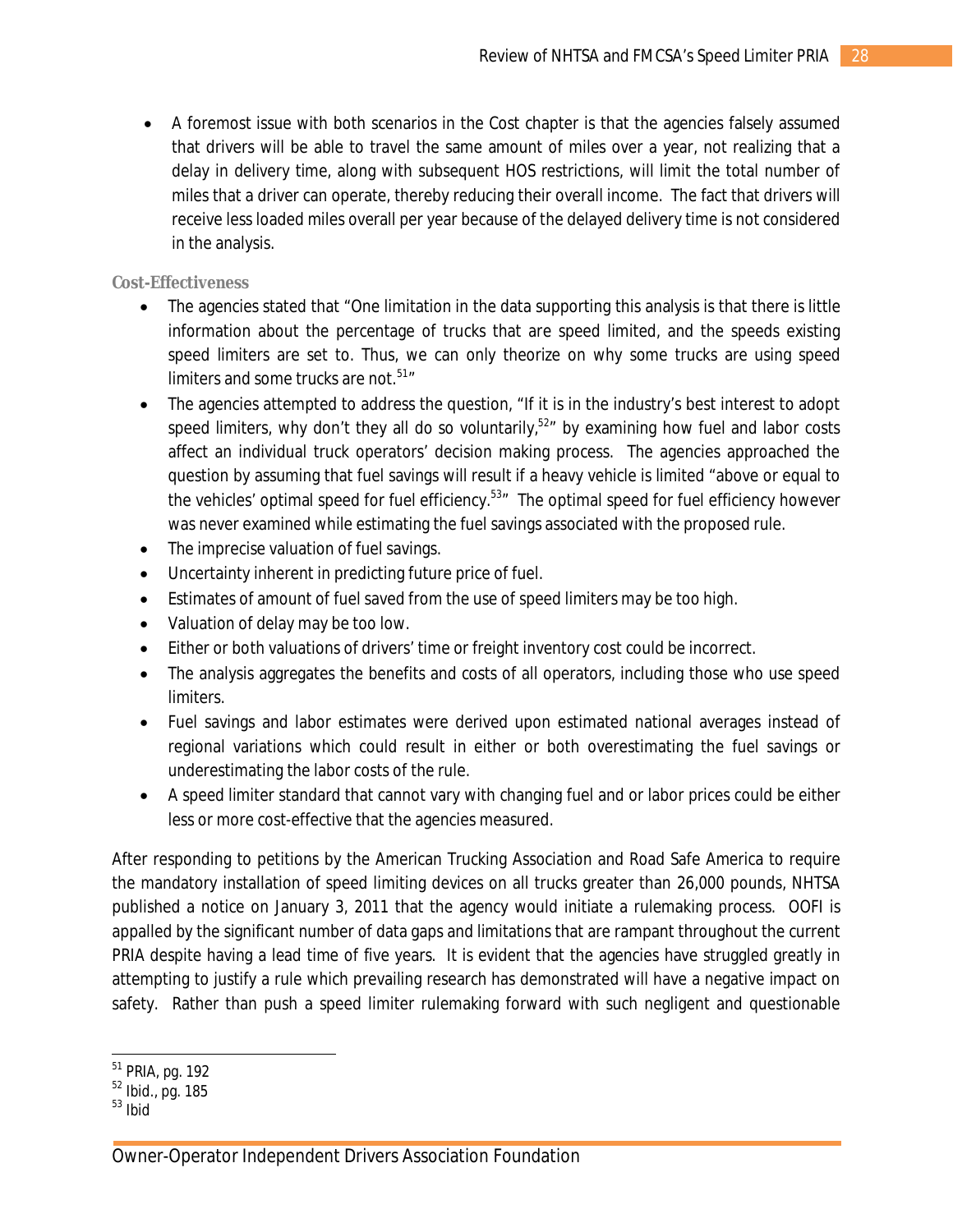research, OOFI requests that the agencies concede to the truth that there is no real-world scientific data which supports a rule that will create speed differentials on our nation's highways.